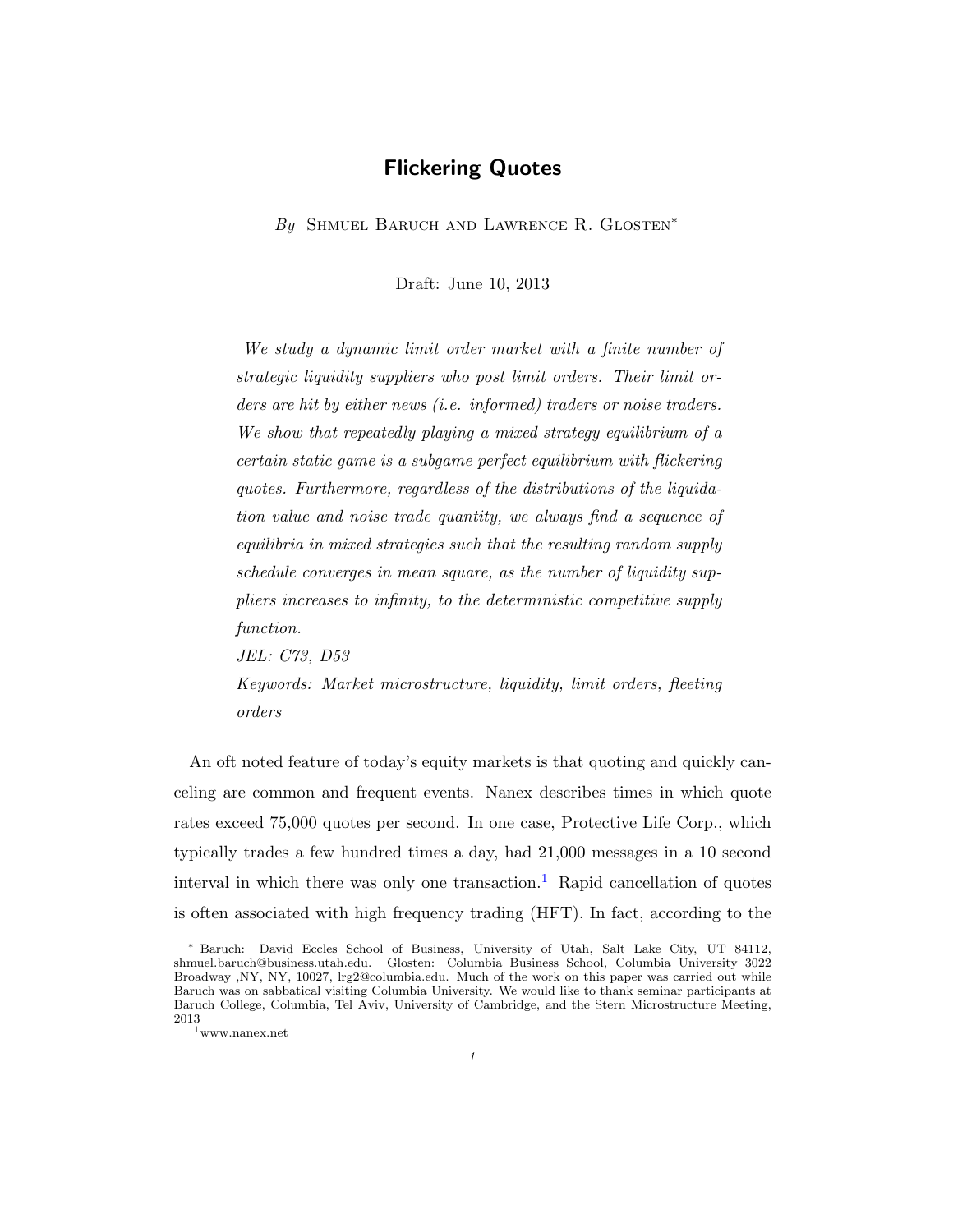Security and Exchange Commission (SEC) 2010 Concept Release on Equity Market Structure "the submission of numerous orders that are cancelled shortly after submission" is one of the characteristics of HFT. But this is not just a recent phenomenon. We have evidence of flickering quotes, though in a less extreme form, going back to 1999, well before machine trading. [Hasbrouck and Saar](#page-34-0) [\(2007\)](#page-34-0) document that in 1999 data, on the Island ECN, more than a quarter of quotes were canceled within two seconds.<sup>[2](#page-1-0)</sup>

The rapid cancelation of quotes does not appear to coincide with the competitive equilibrium in [Glosten](#page-33-0) [\(1994\)](#page-33-0), which predicts a well-behaved supply curve that responds to transactions and other new information. It seems rather implausible to think new information was, in 1999, coming in on a second by second basis, or in 2012, on a millisecond by millisecond basis. Moreover, [Hasbrouck](#page-33-1) [\(2012\)](#page-33-1) shows that the volatility of quote changes at fifty millisecond intervals is nearly five times what would be predicted by thirty-four minute quote change volatility-volatility that is more likely to represent information arrival. It is thus fairly clear that the flickering of quotes is not due to the arrival of information.

Gaming or even fraudulent behavior by HFT has been proposed as a rationale for flickering quotes. For example, some see excessive quote activity, or quote stuffing, as an attack on the Consolidated Quote System, causing the reporting of quotes to fall behind the reporting of trades. Another alleged scheme involves a quick cancelation of quotes when trade takes place, giving the impression that a quotation was traded-through and hence that there is more buying (or selling) interest than there actually is.

This paper explores the possibility that limit-order traders manage their undercutting exposure by rapidly canceling their quotes and replacing them with new randomly chosen ones.<sup>[3](#page-1-1)</sup> Given these random choices, it is easy to see why we should see the quotes flicker. Once a constellation of quotes is revealed, a trader

<span id="page-1-1"></span><span id="page-1-0"></span><sup>2</sup> In 2000 we thought two seconds was a short period of time.

 $3$ The notion of random prices is well understood in economic theory. For example [Varian](#page-34-1) [\(1980\)](#page-34-1) uses the same reasoning to explain the price heterogeneity in sales ads.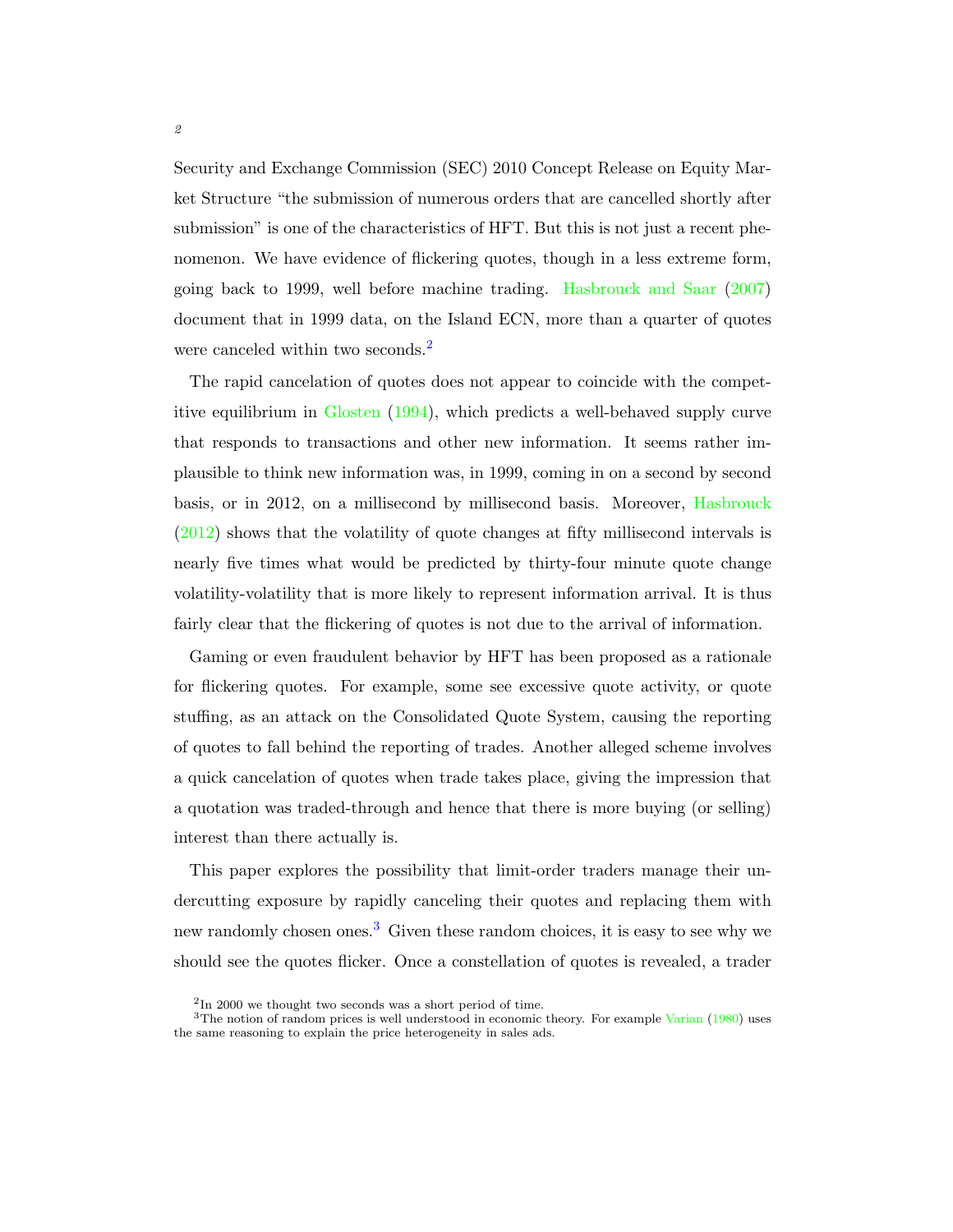will want to revise hers. But everyone knows that everyone else will want to change and they are back to picking another price at random. Thus, quote revisions occur frequently even though trade is sporadic. In a sense, traders mitigate their undercutting risk by "undoing" transparency. Thus, our model supports the notion that flickering quotes are not necessarily a part of a nefarious plan to manipulate the market, but rather the way the liquidity provision game is played. This is our first contribution.

It is standard in market microstructure models of price determination with private information to assume that the liquidity supplied in an electronic limit order book ("LOB") is characterized by a certain zero-profit condition (see [Glosten](#page-33-0) [\(1994\)](#page-33-0)). The argument presented there is that this is the limit, as the number of players gets large, of the equilibria of games between liquidity suppliers. This is formalized for some environments by [Biais et al.](#page-33-2) [\(2000,](#page-33-2) [2013\)](#page-33-3) and [Back and](#page-33-4) [Baruch](#page-33-4) [\(2013\)](#page-33-4). In particular the latter two make clear that the standard pure strategy equilibrium, in which liquidity suppliers provide supply schedules may not exist. Furthermore, for a common microstructure model in which there are noise traders and informed traders arriving randomly to the market, [Dennert](#page-33-5) [\(1993\)](#page-33-5) shows that one equilibrium in mixed strategies does not converge to the competitive equilibrium. Quite the contrary. In his setting, as the number of liquidity suppliers gets large, all the submitted offer quotes pile up at the upper end of the allowable set of prices. Our second contribution is the result that, quite generally, there does exist a sequence of mixed strategy equilibria that converges to the competitive LOB equilibrium in a setting with noise and informed traders.

What we show is that, for the class of market microstructure models with in-formed and noise trade, it is easy to find a symmetric mixed strategy equilibrium.<sup>[4](#page-2-0)</sup> If there are n competing liquidity suppliers, an equilibrium involves each of them

<span id="page-2-0"></span><sup>&</sup>lt;sup>4</sup>How reasonable is the notion of a symmetric model in the context of HFT? According to a Wall Street Journal article published on  $11/20/2012$  "exchanges have had to institute mandated cord lengths from the main exchange server... one high-frequency firm's computer a foot from the exchange server and one across the room will have the same cord length so as neither is seen as having a split-second advantage.".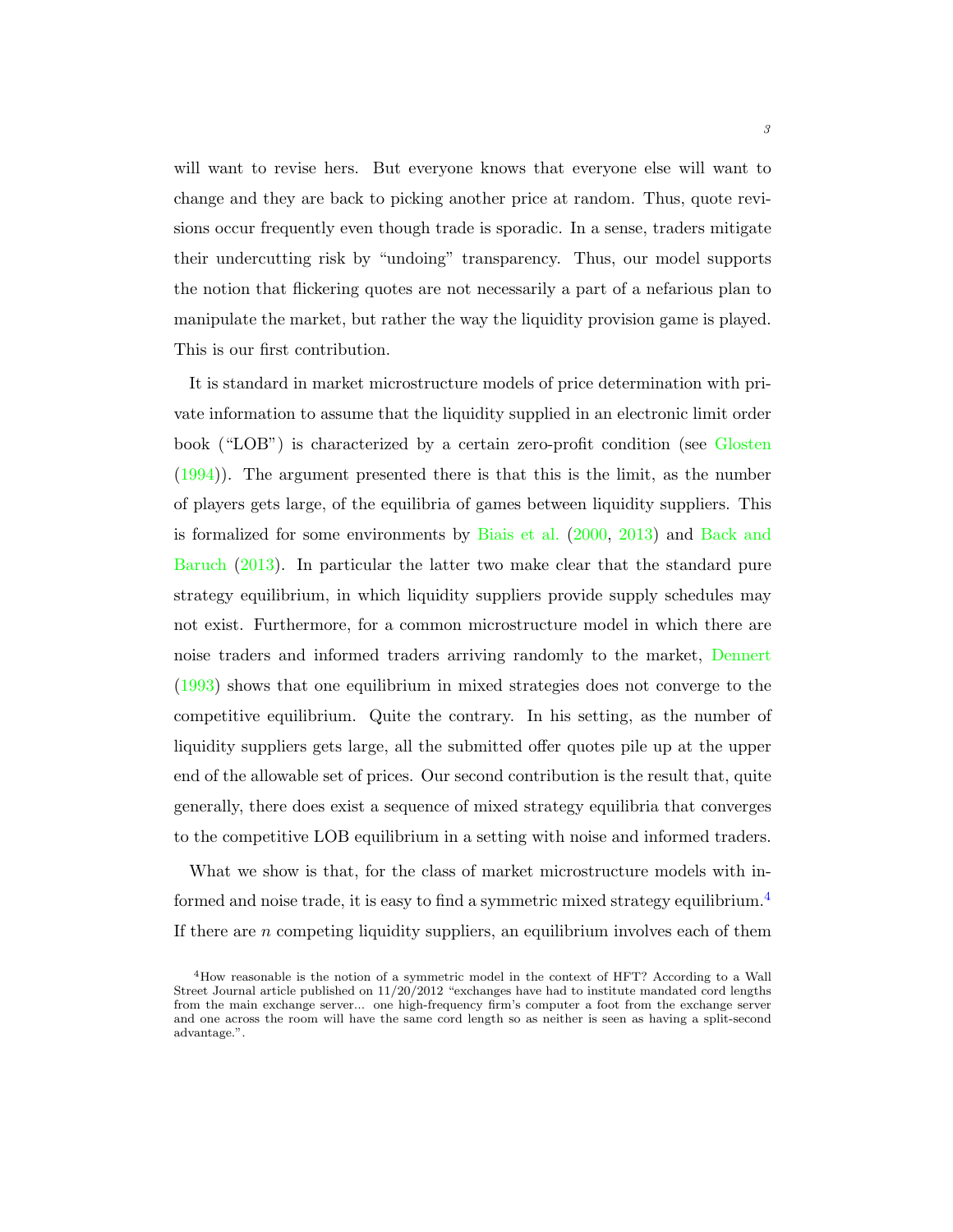picking a price at random and quoting  $\frac{1}{n-1}$  of the maximum noise trade quantity (for ease of exposition, normalize this largest trade to one). The random prices are i.i.d. and hence the number of shares offered at a price  $p$  or lower is a binomial random variable (the number of liquidity suppliers that happened to choose a price lower than p) divided by  $n-1$ . This is approximately the sample mean of n Bernoulli random variables. As  $n$  gets large, this converges to a constant function of  $p<sup>5</sup>$  $p<sup>5</sup>$  $p<sup>5</sup>$ . We prove that this limit is the number of shares offered at p or lower in the competitive equilibrium. An implication of this convergence result is that, in the limit, each individual's quote flickers, but the aggregate limit order book is forecastable.

The paper is set out as follows. Section 1 lays out the dynamic game and presents an example that illustrates existence. We also obtain a rather novel result from the example that as the probability of informed trade goes to zero, the stage game expected profit goes to zero but the expected profit in the dynamic game is positive. Section 2 analyzes the game presented in [Dennert](#page-33-5) [\(1993\)](#page-33-5) and shows, in contrast, that there is a sequence of equilibria converging to the competitive limit order book. Section 3 shows the difficulty of obtaining a pure strategy equilibrium. Section 4 proves, for the general news/noise trader model the existence of a mixed strategy equilibrium that converges to the competitive limit order book. The equilibrium described in Section 4 is a "no rents" equilibrium. Section 5 illustrates convergence to the competitive of positive rents equilibria. Section 6 concludes the paper.

#### I. Continuous Time Market and Flickering Quotes

We consider a market for a single risky asset and risk free asset with interest rate set to zero. Orders arrive at the market instantaneously and trade is reported instantaneously. However, quotes are disseminated only when trade takes place or after  $\Delta t$  units of time, whichever comes first. Any real number is a feasible

<span id="page-3-0"></span> $5$ The proof is a little more difficult, since as n changes, the mixing distribution changes.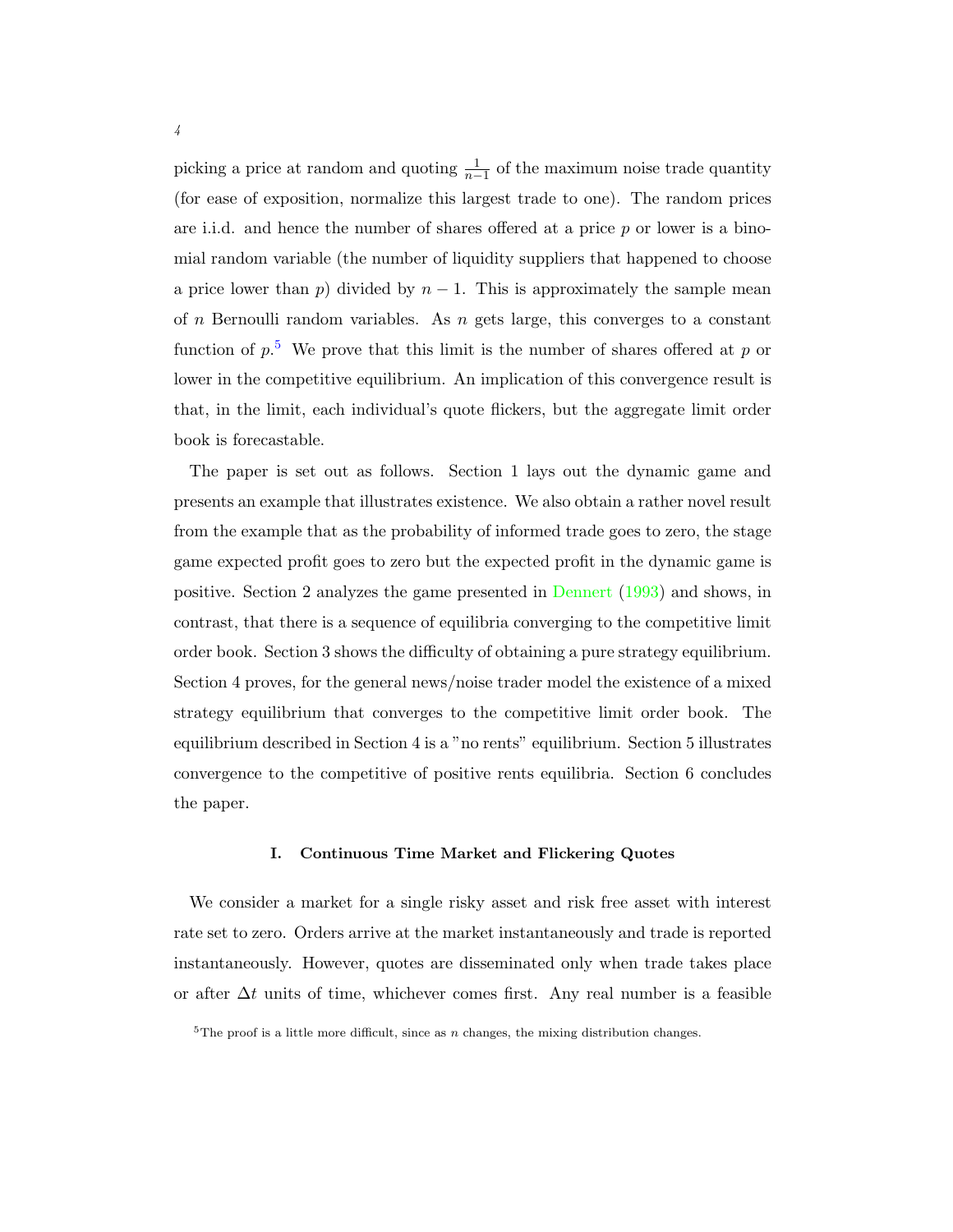price; i.e. the tick size is zero.

The market is organized as a pure limit order book market with the usual price-time priority: An incoming marketable buy (resp. sell) order walks up (resp. down) the book picking off outstanding limit orders at their limit prices. $6$ If at the last transaction price there is more than one outstanding limit order, then a tie occurs. Ties are resolved using the time precedence rule; i.e. the limit order that was submitted earlier gets to transact.

Information relevant to the value of the risky asset is released to the public at a random time  $\tilde{\tau} \sim exp(\theta)$ . Following the public announcement, the value of the asset is realized and the asset liquidates.<sup>[7](#page-4-1)</sup> The liquidation value, denoted by  $\tilde{v}$ , is drawn from either a continuous or a discrete random variable. We denote by  $F_V$ and  $\bar{v}$  its distribution function and least upper bound, respectively.<sup>[8](#page-4-2)</sup>

There are three types of traders in the market: noise traders, news traders, and limit-order traders. The noise traders submit market orders.<sup>[9](#page-4-3)</sup> The cumulative order flow of the noise traders is a compound Poisson process,  $\tilde{z}_t$ , with symmetric jumps

$$
\tilde{z}_t = \sum_{m=1}^{\tilde{N}_t} \tilde{\epsilon}_m \tilde{q}_m
$$

where  $\tilde{N}_t$  is a standard Poisson process with intensity  $\beta$ ,  $\tilde{\epsilon}_m \in \{-1, 1\}$  indicates whether the  $m$ -th order is a buy or sell order (we assume equal probabilities), and  $\tilde{q}_m$  is the order size of the m-th order, drawn from a common distribution  $F_Q$  with a least upper bound of one.<sup>[10](#page-4-4)</sup> We use the notation  $\tilde{q}$  for a generic order

<span id="page-4-0"></span> $6A$  marketable order is an order that can be executed upon submission. Any buy (resp. sell) limit order with a limit price greater than then the ask price (resp. smaller than the bid price) is marketable. In particular, market orders are marketable.

<span id="page-4-1"></span><sup>7</sup>The assumption that the asset liquidates following the announcement is a convenient way to wrap up the model.

<span id="page-4-3"></span><span id="page-4-2"></span><sup>&</sup>lt;sup>8</sup>If  $\tilde{v}$  is unbounded, then  $\bar{v}$  equals infinity.

<sup>&</sup>lt;sup>9</sup>All the results in this paper hold if we assume instead that noise traders submit buy and sell limit orders with prices equal the upper and lower least value of  $\tilde{v}$ , respectively.

<span id="page-4-4"></span><sup>&</sup>lt;sup>10</sup>The latter assumption is a normalization that allows us to seamlessly move from the equilibrium mixing distribution to the deterministic competitive supply function.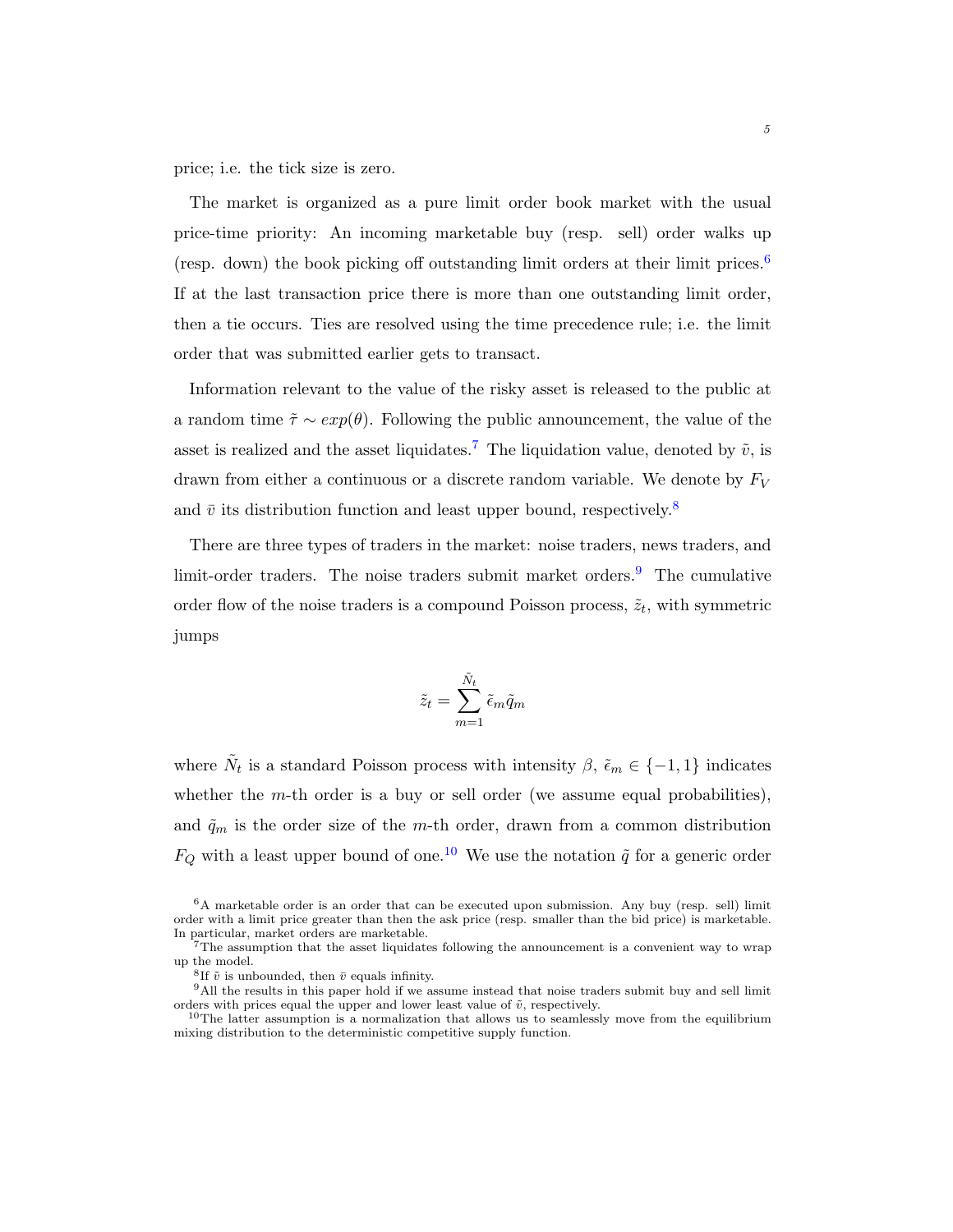size. Accordingly, the symbol q denotes a positive number. We assume that  $\tilde{\tau}$ ,  $\tilde{v}$ , and  $\tilde{z}_t$  are independent.

News traders learn  $\tilde{v}$  at  $\tilde{\tau}$ . An instant before the limit-order traders can refresh their quotes, news traders pick off all stale bids and offers. I.e.; news traders submit buy or sell orders with unbounded size and limit price  $\tilde{v}$ .

Having specified the exogenous strategies of the noise and news traders, we turn our attention to the group of limit-order traders. This group consists of n strategic risk neutral traders. The *i*-th limit-order trader has, at time  $t$ , a collection of outstanding orders that contains all buy and sell limit orders that were submitted in the past and were not executed or canceled prior to time t. We denote this collection by  $b_i^t$ . The trader may send a message to the exchange at time  $t$ . A message contains instructions to add new limit orders and/or cancel existing ones. After the exchange executes the instructions at time  $t$ , the updated collection of limit orders is  $b_i^{t+}$ .

We sort the orders in  $b_i^t$  according to their price, and summarize the result in a non-decreasing price schedule  $P_i^t: R \setminus \{0\} \to R^+$  with the interpretation that  $P_i^t(q)$  and  $P_i^t(-q)$  are the prices of the q-th unit that the *i*-th trader offers and bids, respectively.

Analogously, we can express the sorted collection of orders in a non-decreasing function  $S_i^t : R^+ \to R \setminus \{0\}$ . In its positive range,  $S_i^t(p)$  is the number of shares the *i*-th trader offers at prices smaller or equal to  $p$ , and in its negative range,  $S_i^t(p)$  is the number of shares the *i*-th trader bids at prices greater or equal than p. We let  $S_{-i}^t = \sum_{j \neq i} S_j^t$ . Informationally,  $P_i^t$  and  $S_i^t$  are equivalent, and we use them interchangeably.<sup>[11](#page-5-0)</sup>

We look for a stationary equilibrium with fleeting orders in which time precedence plays no role. In this equilibrium, traders cancel their limit orders immedi-

<span id="page-5-0"></span><sup>&</sup>lt;sup>11</sup> Formally, we take supply function S to be right continuous left limit (resp. left continuous right limit) in its positive (resp. negative) range. We take price schedule  $P$  to be left continuous right limit (resp. right continuous left limit) in its positive (resp. negative) domain. In its positive domain  $P(q) = \inf\{p : S(p) \geq q\}$ , and in its negative domain  $P(-q) = \sup\{p : S(p) \leq -q\}$ . We can reconstruct  $S$  from  $P$  in a similar manner.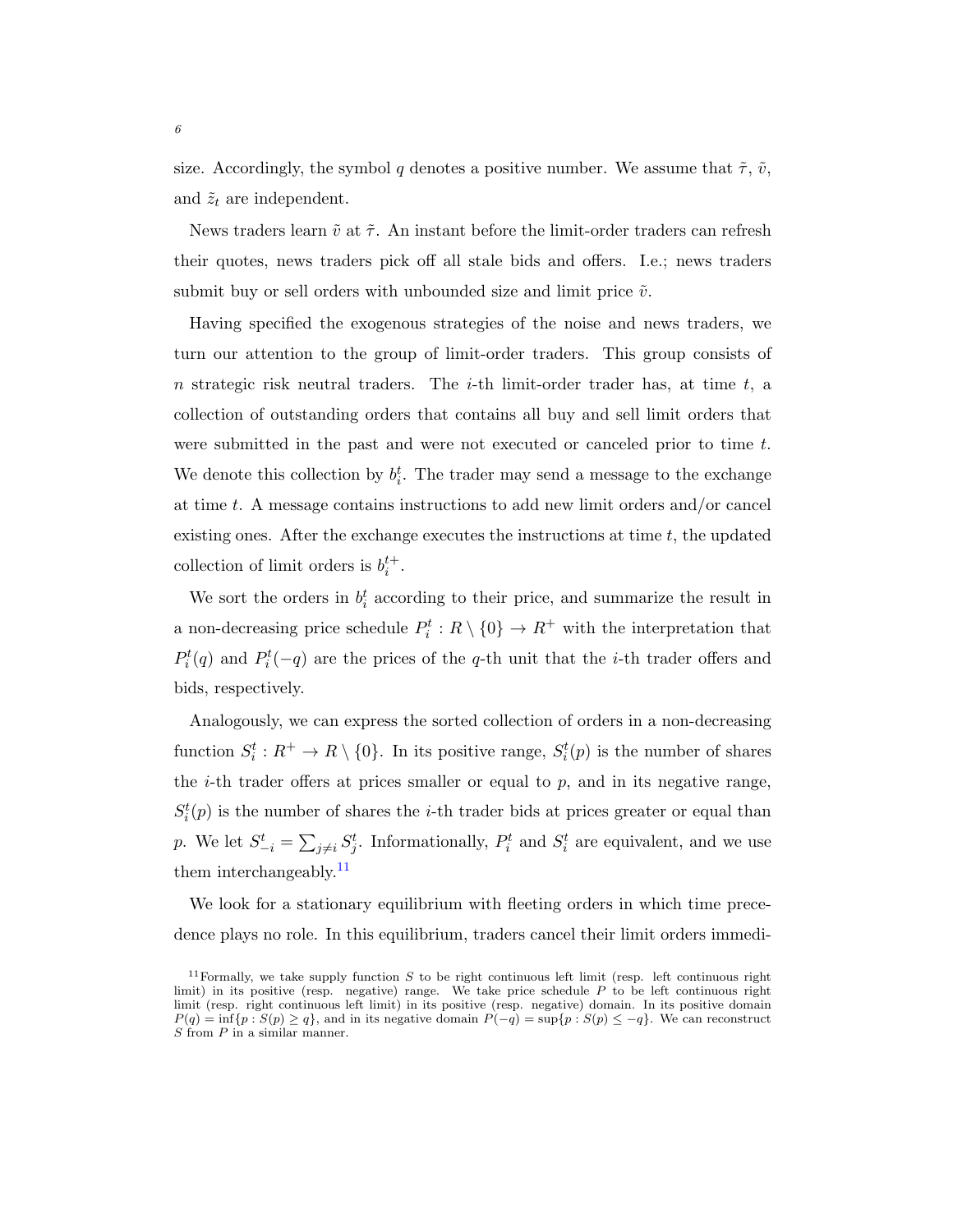ately after quotes are disseminated by the exchange and replace them with new ones. The fresh orders are viewed as random by other market participants and to emphasize this uncertainty we write  $\tilde{S}_{-i}^t$ . The equilibrium is stationary in the sense that the distributions of  $\tilde{S}_{-i}^t$ , is independent of time.

To keep our exposition succinct, in the following we compute the  $i$ -th trader's best response using an artificial payoff function that is not smaller than the one prescribed by the game. More specifically, we assume that ties are always broken in favor of the i-th trader. Since ties may occur only when noise traders trade, this is an advantage. Our approach is valid if ties occur with zero probability. In that case, the optimal strategy for the artificial payoff function is also the best response. We emphasize that we only alter the payoff function, but we do not restrict the i-th trader's strategy.

Suppose a market buy order of size  $\tilde{q}$  arrives at time  $t < \tilde{\tau}$ . The order walks up the book picking off limit orders until the order is filled up. If the i-th trader offers his/her q-th unit at p, then the trader sells this unit (i.e. sells at least q) if and only if  $S_{-i}^{t}(p-)$ , the number of shares other traders offer at prices *strictly* smaller than p, plus q is still smaller than the size of the incoming order  $\tilde{q}$ ; i.e.  $q + \tilde{S}_{-i}^{t}(p-) \leq \tilde{q}$ . The payoff is

$$
\pi_0(P_i^t, \tilde{S}_{-i}^t, \tilde{q}, \tilde{v}) = \int_0^\infty I_{\{q + \tilde{S}_{-i}^t(P_i(q) -) \leq \tilde{q}\}}(P_i^t(q) - \tilde{v})dq
$$

Analogously, we compute  $\pi_0(P_i^t, \tilde{S}_{-i}^t, -\tilde{q}, \tilde{v})$ , the payoff when the incoming market order is a sell order of size  $\tilde{q}$ . Therefore, the *i*-th trader's payoff at time  $t < \tilde{\tau}$ is  $\pi_0(P_i^t, \tilde{S}_{-i}^t, d\tilde{z}_t, \tilde{v})$ , which is typically zero except at those times when a noise order arrives; i.e. when  $d\tilde{z}_t \neq 0$ . We integrate out the random variables  $\tilde{v}$ , the sign and the size of the jump, and  $\tilde{S}_{-i}^t$ , and get the expected payoff when trading with noise traders:

$$
\bar{\pi}_0(P_i^t) \equiv E\left[\pi_0(P_i^t, \tilde{S}_{-i}^t, d\tilde{z}_t, \tilde{v}) \Big| I_{\{\Delta \tilde{N}_t > 0\}}\right]
$$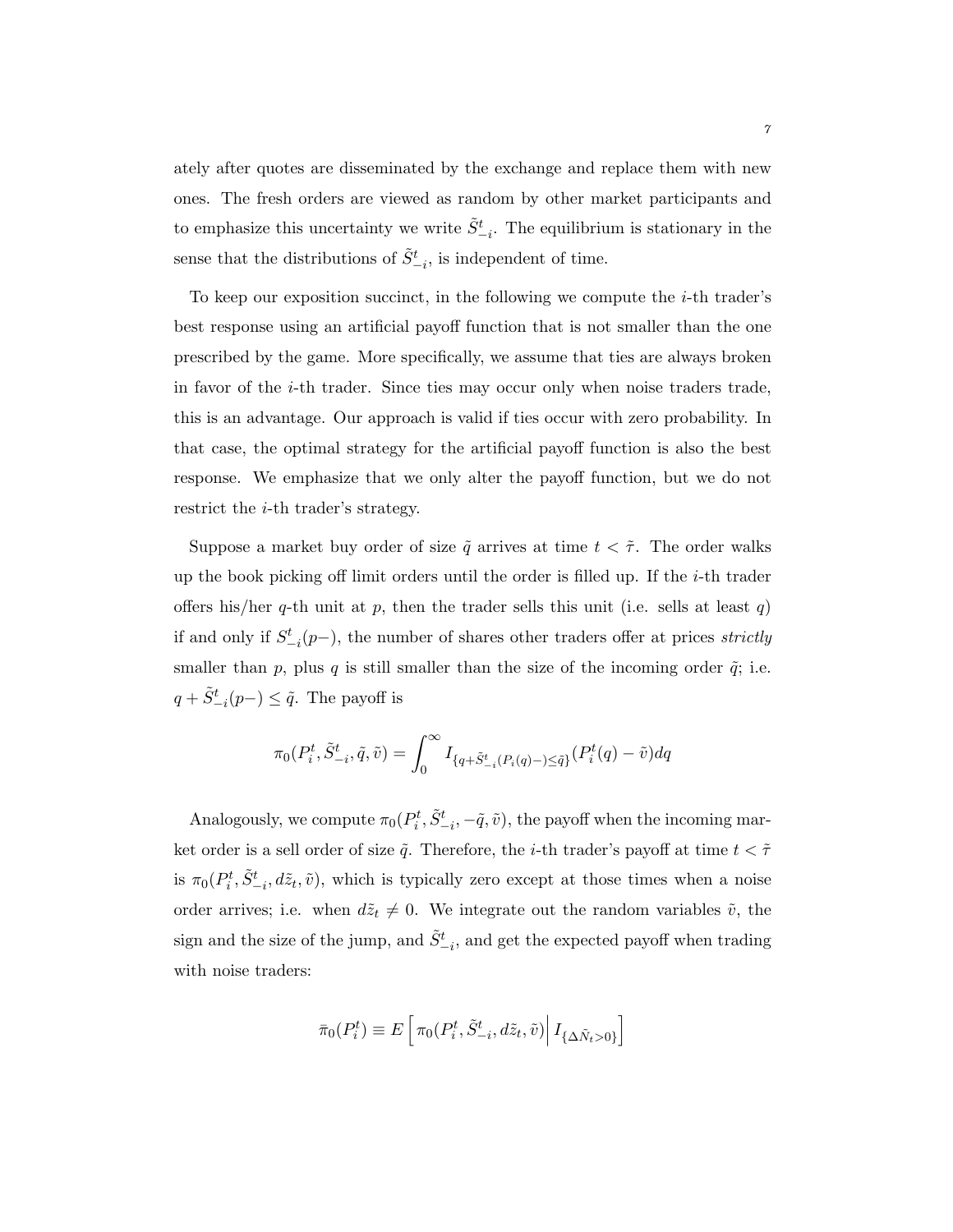Note that because  $\tilde{S}_{-i}^t$  has a stationary distribution, the functional  $\bar{\pi}_0$  is independent of time.

News traders pick off all stale limit orders; i.e. news traders submit limit orders with unbounded size. The payoff at time  $\tilde{\tau}$  is:

$$
\pi_1(P_i^{\tau}, \tilde{v}) = \int_0^{\infty} (P_i^{\tau}(q) - \tilde{v}) I_{\{\tilde{v} \ge P_i^{\tau}(q)\}} dq + \int_0^{\infty} (\tilde{v} - P_i^{\tau}(-q)) I_{\{\tilde{v} \le P_i^{\tau}(-q)\}} dq
$$

Note that again the functional  $\pi_1$  is time independent. We integrate  $\tilde{v}$  out to get the expected payoff at time  $\tau$ :

$$
\bar{\pi}_1(P^\tau_i) = E[\pi_1(P^\tau_i, \tilde{v}) | \tilde{\tau} = \tau]
$$

The expected payoff of the  $i$ -th trader at time  $s$  is

<span id="page-7-0"></span>
$$
\Pi_i(s) = E \int_s^{\tilde{\tau}} \pi_0(P_i^t, \tilde{S}_{-i}, d\tilde{z}_t, \tilde{v}) d\tilde{N}_t + \pi_1(P_i^{\tilde{\tau}}, \tilde{v})
$$
\n
$$
= E \int_s^{\tilde{\tau}} \bar{\pi}_0(P_i^t) \beta dt + \bar{\pi}_1(P_i^{\tilde{\tau}})
$$
\n
$$
= \int_s^{\infty} e^{-\theta(t-s)} \left[ \bar{\pi}_0(P_i^t) \beta + \theta \bar{\pi}_1(P_i^t) \right] dt
$$
\n
$$
= \int_s^{\infty} (\beta + \theta) e^{-\theta(t-s)} \left[ (1 - \mu) \bar{\pi}_0(P_i^t) + \mu \bar{\pi}_1(P_i^t) \right] dt
$$
\n(1)

where for the second equality, we integrate out all random variables except  $\tilde{\tau}$ , which we integrate out in the third equality. The forth equality is a change of variable, where  $\mu \equiv \theta/(\theta + \beta)$ .

The profit flow is

<span id="page-7-1"></span>
$$
\bar{\pi}(P_i) = [(1 - \mu)\bar{\pi}_0(P_i) + \mu\bar{\pi}_1(P_i)] \tag{2}
$$

and it is time independent.

To sum up, if  $\tilde{S}_{-i}$  is stationary, and the allocation rules favor the *i*-th trader,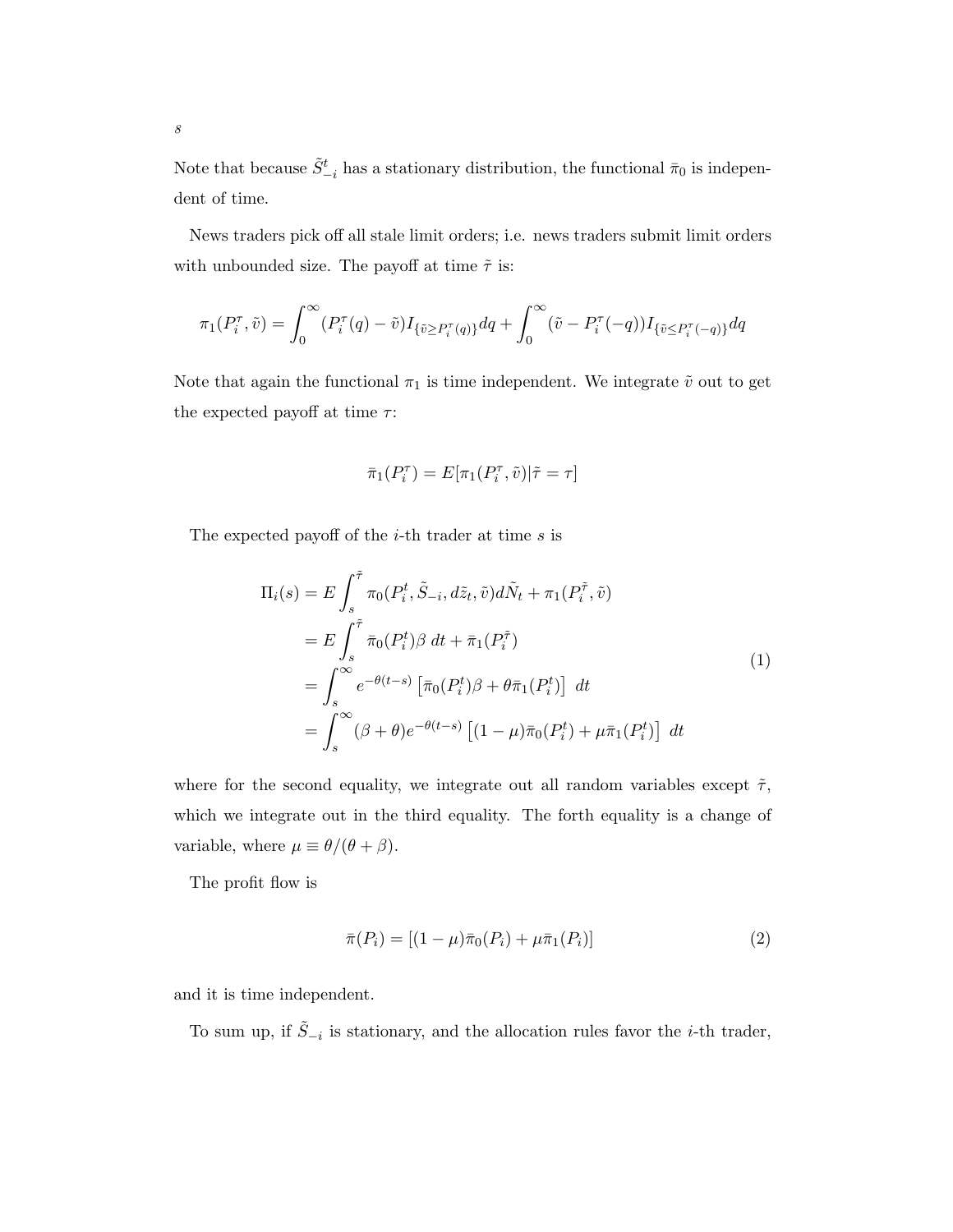then the expected payoff flow is history independent. To find a subgame perfect equilibrium we analyze the following stage game.

The Stage Game: In the stage game the book is initially empty. Next, the limit-order traders simultaneously submit price schedules. With probability  $\mu$  a noise trader trades, the size of the order is  $\tilde{q}$ , and with probability  $(1 - \mu)$  news traders trade. Allocations are determined by the price priority rule, and ties are broken using an unspecified random mechanism.

If a trader knows that there is a positive probability that a tie will occur at  $p'$ , then the trader can offer/bid the same number of shares,  $\Delta S_i(p')$ , at a slightly better price. Moreover, because all traders would like to have ties broken in their favor, the infinitesimal undercutting reasoning implies that in any equilibrium of the stage game ties occur with zero probability.<sup>[12](#page-8-0)</sup>

Let  $\tilde{P}_i$  be a symmetric mixed-strategy equilibrium of the stage game. Consider the dynamic game. Assume that each of the  $j \neq i$  limit-order traders uses a stationary fleeting order strategy; i.e. by the time the exchange disseminates quotes, the traders have replaced their quotes with new ones drawn from the same mixing distribution of the stage game equilibrium. A standard pointwise maximization (for each t maximize the integrand of  $(1)$ ) implies that each  $P_i$  in the support of  $\tilde{P}_i$  belongs to the argmax set of [\(1\)](#page-7-0). Moreover, it is also optimal for the *i*-th trader to cancel outstanding quotes each time the exchange disseminates quotes, and replace them with new random quotes drawn from the mixing distribution of the stage game equilibrium. Because, in the stage game, ties occur with probability zero, the argmax of  $(1)$  is also the set of best responses. We conclude that the mixed strategy equilibrium of the stage game is a Nash equilibrium with

<span id="page-8-0"></span><sup>&</sup>lt;sup>12</sup>A formal proof that ties occur with probability zero can be constructed along the lines of Proposition 3 in [Varian](#page-34-1) [\(1980\)](#page-34-1).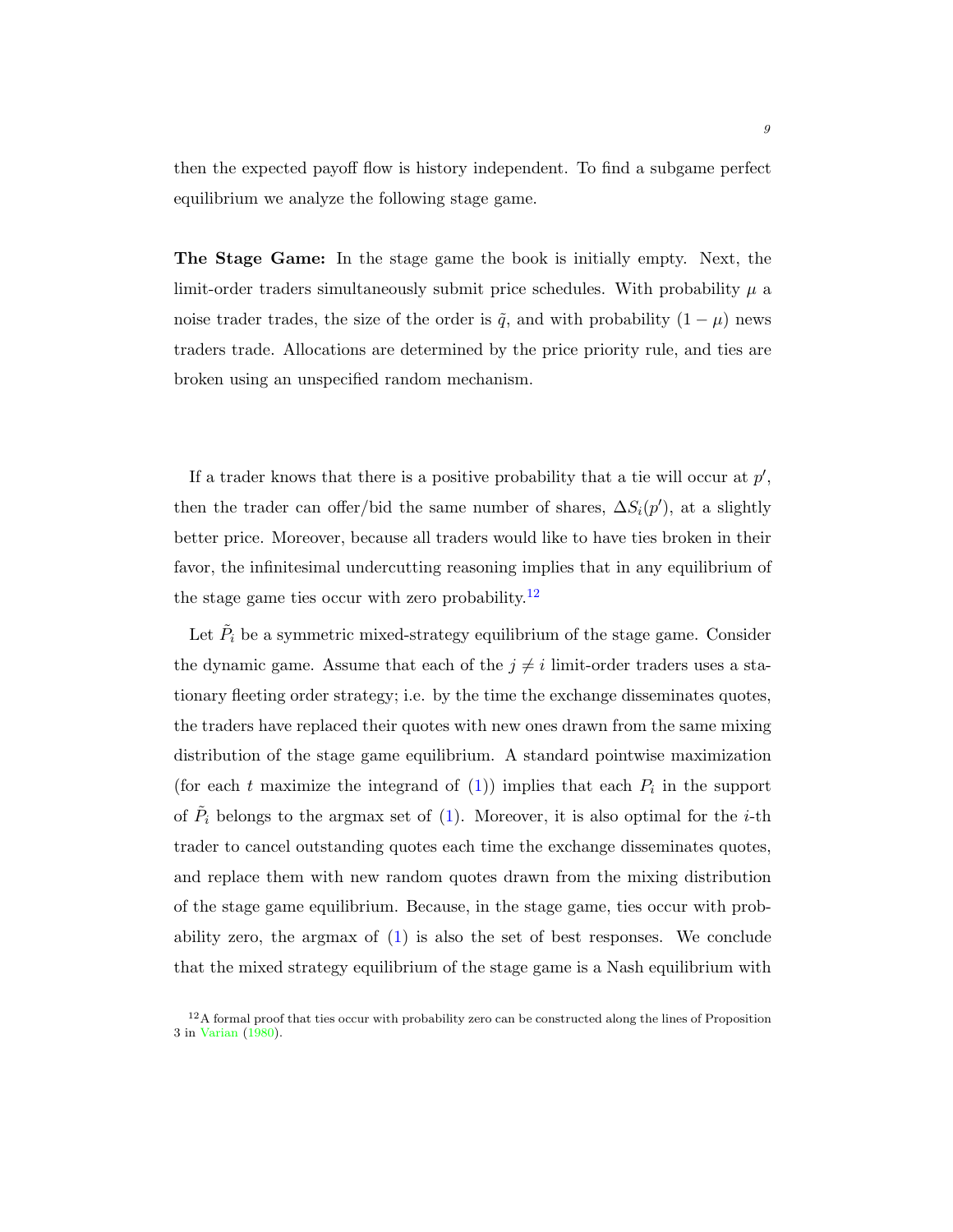fleeting orders of the dynamic game. Because history does not play any role in this equilibrium, the equilibrium is subgame perfect.

If we denote by  $\pi^*$  the value of  $(2)$  when using the equilibrium strategies, then the equilibrium expected expected payoff in the dynamic game is

<span id="page-9-3"></span>
$$
\Pi^* = \int_s^\infty (\beta + \theta) e^{-\theta(t-s)} \pi^* dt = \frac{\pi^*}{\mu}
$$
 (3)

The following example illustrates our theory. The example shows that limitorder traders may randomize both the size and the limit price of their orders. The example also demonstrates that even for marginal levels of adverse selection, the profits in the dynamic game may be bounded away from zero.

**Example:** Let  $n = 2$ ,  $\tilde{v}$  be either 0 or 1 with equal probabilities,  $\tilde{q}$  be either  $1/2$  of a lot, with probability  $3/4$ , or a lot, with probability  $1/4$ .<sup>[13](#page-9-0)</sup>

We start with the offer side of the book and hence we compute  $\pi^*/2$ . We postulate that an equilibrium in mixed strategies exists in which each of the limit-order traders offers half a lot at a random price, with support  $(ask, 1),$ and a second half either at the same price (with probability  $l$ ) or at one (with probability  $1 - l$ ). Thus, the unknowns are the constants ask,  $l, \pi^*$ , and the mixing distribution function  $M_a$ . For  $p \in (ask, 1)$ , we have

$$
\frac{\pi^*}{2} = \frac{\mu}{2}(p-1) + \frac{1-\mu}{2}(p-0.5)\left(1 - M_a(p) + M_a(p)0.25(1-l)\right)
$$
(4)

<span id="page-9-2"></span><span id="page-9-1"></span>
$$
0 \ge \frac{\mu}{2}(p-1) + \frac{1-\mu}{2}(p-0.5)(1 - M_a(p))0.25, \text{ with equality if } l > 0 \quad (5)
$$

Examining the right side of  $(4)$ : with probability  $\mu$ , a news event occurs and with probability  $0.5$  the news trader buys in which case the limit order at p will lose  $(1-p)$ . With probability  $\frac{(1-p)}{2}$  a noise trader buyer arrives and the profit will be  $(p-0.5)$ . A limit order at p will transact with a noise trader if either the other limit order is placed higher than p, which occurs with probability  $(1 - M_a(p));$ 

<span id="page-9-0"></span><sup>&</sup>lt;sup>13</sup>In Section [V](#page-22-0) we extend this example to arbitrary n.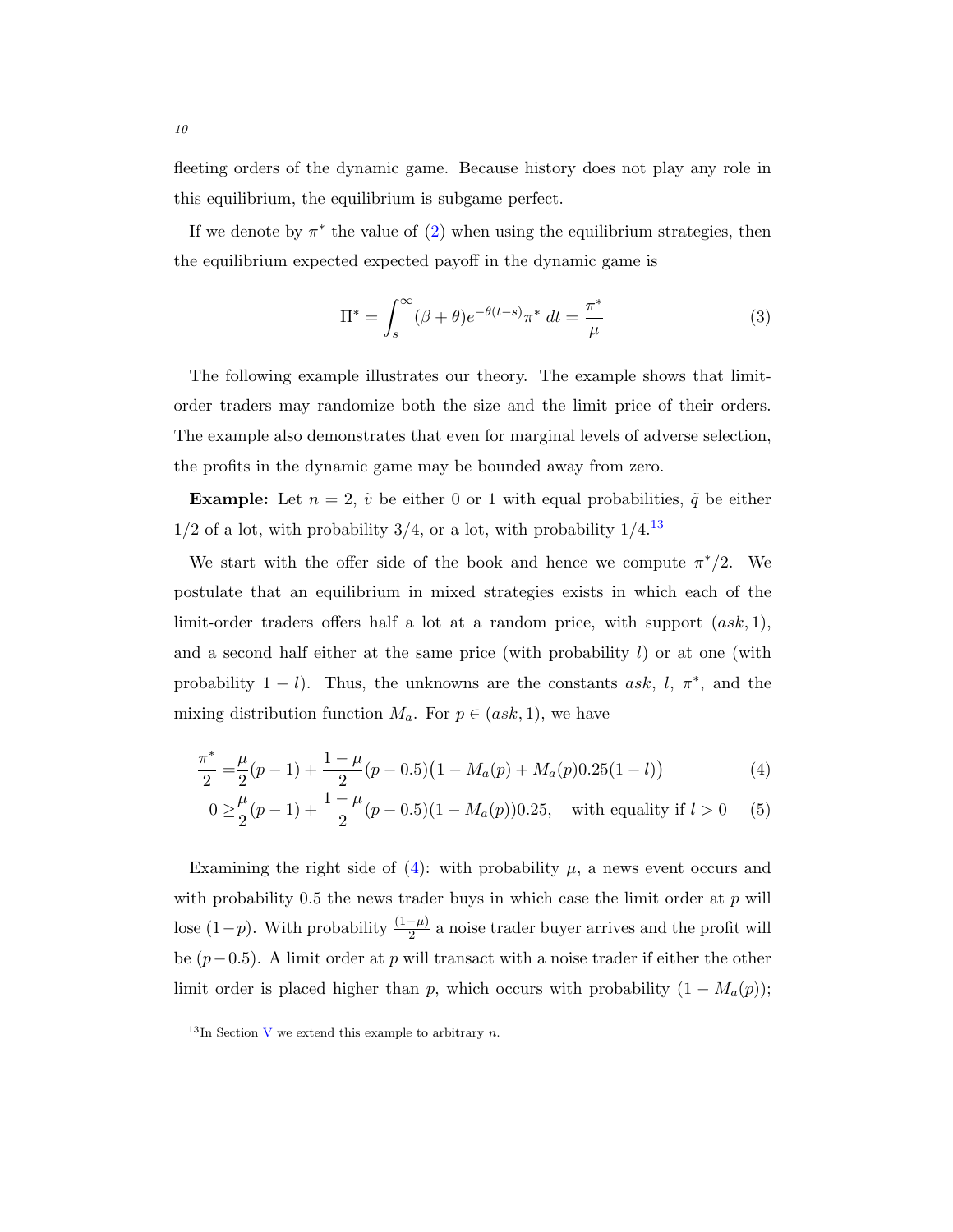or the other limit order is at  $p$  or lower, that limit order only offers half, and the noise trader buys one. All of this happens with probability  $M_a(p)(1 - l)0.25$ . Equation [\(4\)](#page-9-1) states that the expected payoff associated with offering the first half is independent of the offering price price. Thus, the limit-order trader is willing to randomize the limit order price.

The right hand side of [\(5\)](#page-9-2) is the expected profit when a second half is also offered at p (i.e. if  $l > 0$ ). The expected profit must be zero if the second half is offered at a price smaller than one, since the right hand side of [\(5\)](#page-9-2) is zero at  $p = 1$ . Because we focus on the offer side, the expected profit is half the total profit; i.e., the left hand side of [\(4\)](#page-9-1) is  $\pi^*/2$ .

To compute the equilibrium, we start with the guess  $l = 0$ . Thus, equation [\(4\)](#page-9-1) is reduced to

$$
\pi^* = \mu(p-1) + (1-\mu)(p-0.5)(1-M_a(p) + M_a(p)0.25)
$$

At  $p = 1$ ,  $M_a(p) = 1$ , and we get  $\pi^* = (1 - \mu)0.5 \cdot 0.25$ . We plug  $\pi^*$  back into [\(4\)](#page-9-1) and solve for  $M_a(p)$ . We then find ask by solving  $M_a(ask) = 0$ . We verify that as long as  $\mu \geq 1/9$ , [\(5\)](#page-9-2) holds. However, when  $\mu < 1/9$ , it is "profitable" to offer an additional half at prices smaller than one; i.e. the right hand side of [\(5\)](#page-9-2) is strictly positive.

To find the equilibrium when  $\mu$  < 1/9, we guess  $l > 0$ , and use [\(5\)](#page-9-2) to solve for  $M_a(p)$ . We than find the lower support of  $M_a$  by solving  $M_a(ask) = 0$ . At  $p = ask, (4)$  $p = ask, (4)$  gives us

$$
\pi^* = \mu(ask - 1) + (1 - \mu)(ask - 0.5)
$$

We then solve  $(4)$  for l and verify that l is a constant. We note that our initial guess  $l > 0$  holds only if  $\mu < 1/9$ .

When pasting the two solutions, we get  $M_a$ , ask, l and  $\pi^*$  that are continuous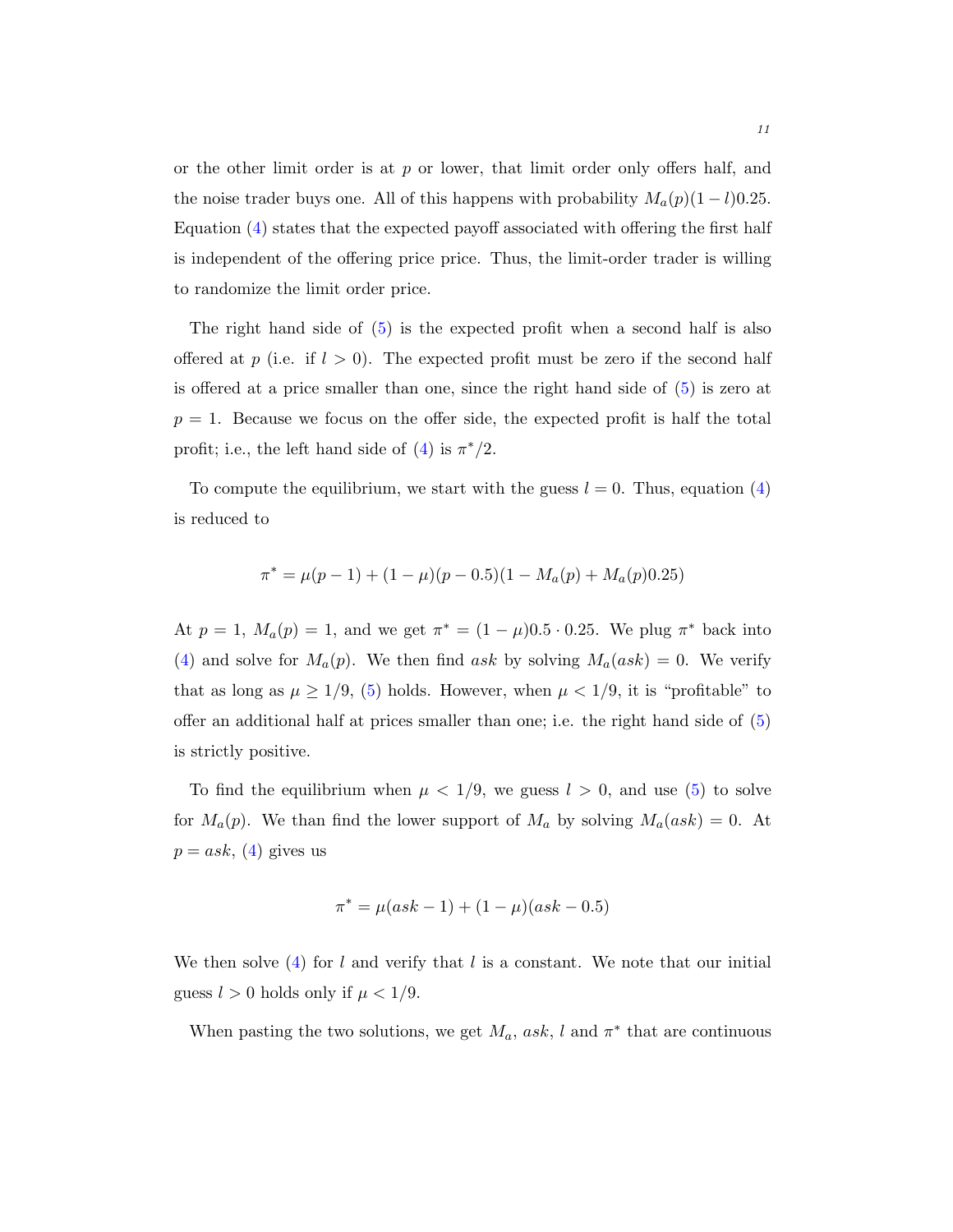in  $\mu$ . They are given by

$$
M_a(p) = \frac{p - ask}{(1 - ask)(2p - 1)}, \quad ask \le p < 1
$$

where the lower support is

$$
ask = \begin{cases} \frac{1+7\mu}{2+6\mu} & \mu \le 1/9\\ \frac{5+3\mu}{8} & \mu \ge 1/9 \end{cases}
$$

The probability that a second half is offered at the same price as the first one is

$$
l = \begin{cases} \frac{1 - 9\mu}{1 + 3\mu} & \mu \le 1/9 \\ 0 & \mu \ge 1/9 \end{cases}
$$

and the expected profit is

<span id="page-11-0"></span>
$$
\pi^* = \begin{cases} \frac{3\mu(1-\mu)}{6\mu+2} & \mu \le 1/9\\ \frac{1-\mu}{8} & \mu \ge 1/9 \end{cases}
$$

Symmetrically, each limit-order trader bids half at a random price  $p$  distributed  $M_b(p) = 1 - M_a(1-p)$  and bids the second half at the same price with probability l and at zero with probability  $1 - l$ .

#### LEMMA 1: An equilibrium with the above mentioned properties exists.

The proof of the lemma is in the appendix. Even though both traders offer shares at 1 (with positive probability, and when  $\mu \geq 1/9$  with probability one), the tie breaking rule is not required because the noise trader's order is always executed at prices smaller than one. In addition, the mixing distribution is continuous, and therefore ties occur with probability zero.

We note that as  $\mu$  goes to zero, the expected profit in the stage game goes to zero. This means that the profit flow in the dynamic game goes to zero. However,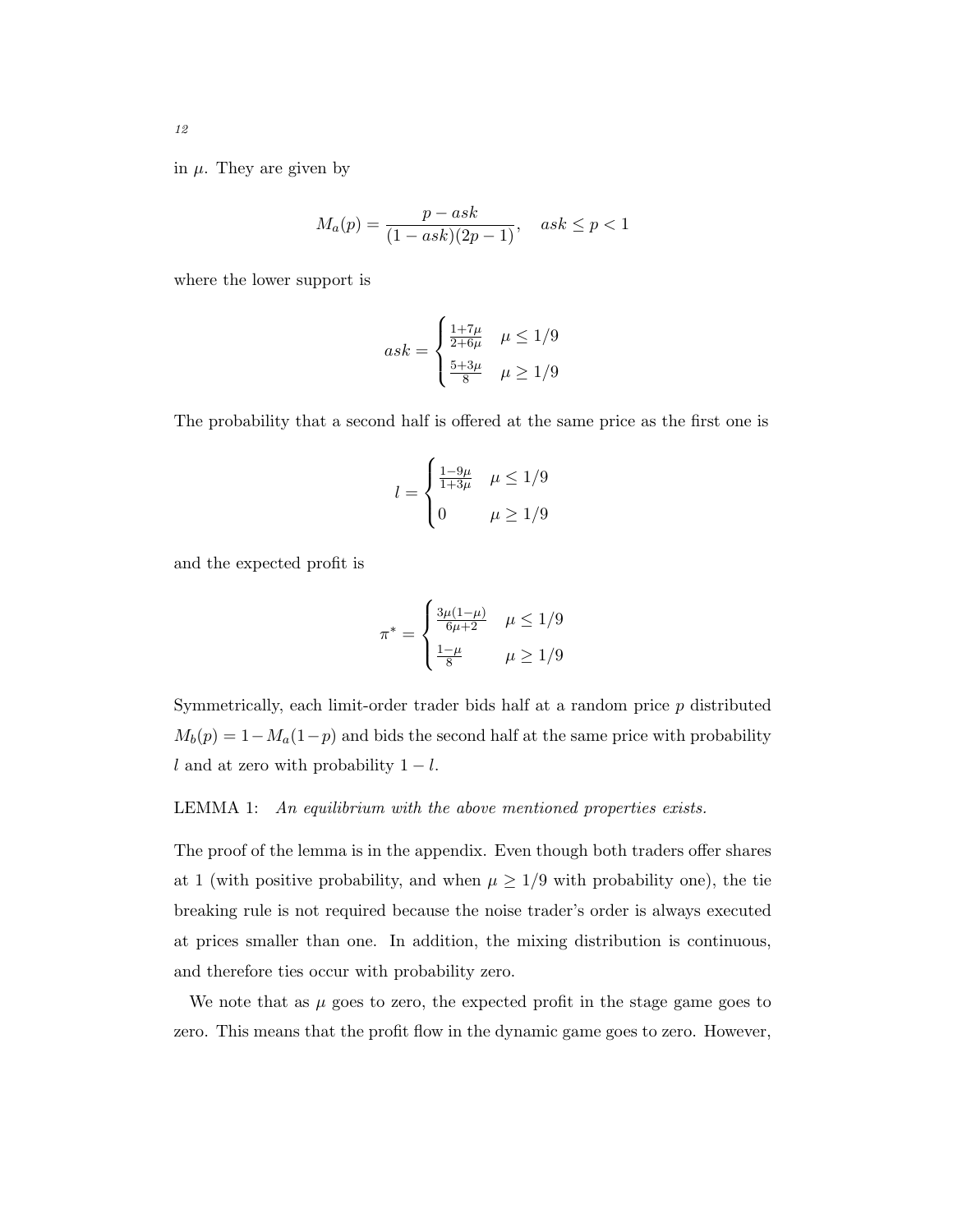as  $\mu$  goes to zero, the number of transactions before a news event gets arbitrarily large, and from [\(3\)](#page-9-3) the aggregate profit in the dynamic game is strictly positive:

$$
\lim_{\mu \to 0} \pi^* / \mu = \lim_{\mu \to 0} \frac{3\mu(1-\mu)}{\mu(6\mu+2)} = \frac{3}{2}
$$

This concludes the example.

What if the equilibrium of the stage game is in pure strategies? If  $S_{-i}$  is continuous so ties never occur, we can implement the equilibrium in the dynamic game in exactly the same way. However, limit orders are now forecastable. So there is no need to cancel orders just to replace them with identical orders. Thus, if there is an equilibrium in pure strategies, then traders send messages to the exchange only after trade takes place. That is, traders only replenish executed orders. In Section [V](#page-22-0) we provide an example in which we can find an equilibrium in pure strategies.

# II. Convergence

We saw that if the stage game has a mixed strategy equilibrium, then there is an equilibrium with fleeting orders in which quotes are random and short lived. This calls into question the assertion that the competitive equilibrium is a viable description of quotes with a large number of limit-order traders. We will show that as their number increases, the total equilibrium random supply function converges, in mean square, to the competitive supply function.

Because the stage game equilibrium is played repeatedly, we can focus on the stage game. In addition, thanks to the symmetry of the game, we can examine the offer side of the book separately from the bid side. Therefore, for the remaining of the paper, we analyze only the offer side of the stage game.

<span id="page-12-0"></span>We define the functions  $v(p) = E[\tilde{v}|\tilde{v} > p]$ , and

$$
G(p) = \frac{\mu(v(p) - p)(1 - F_V(p))}{0.5(1 - \mu)(p - E\tilde{v})}
$$
\n(6)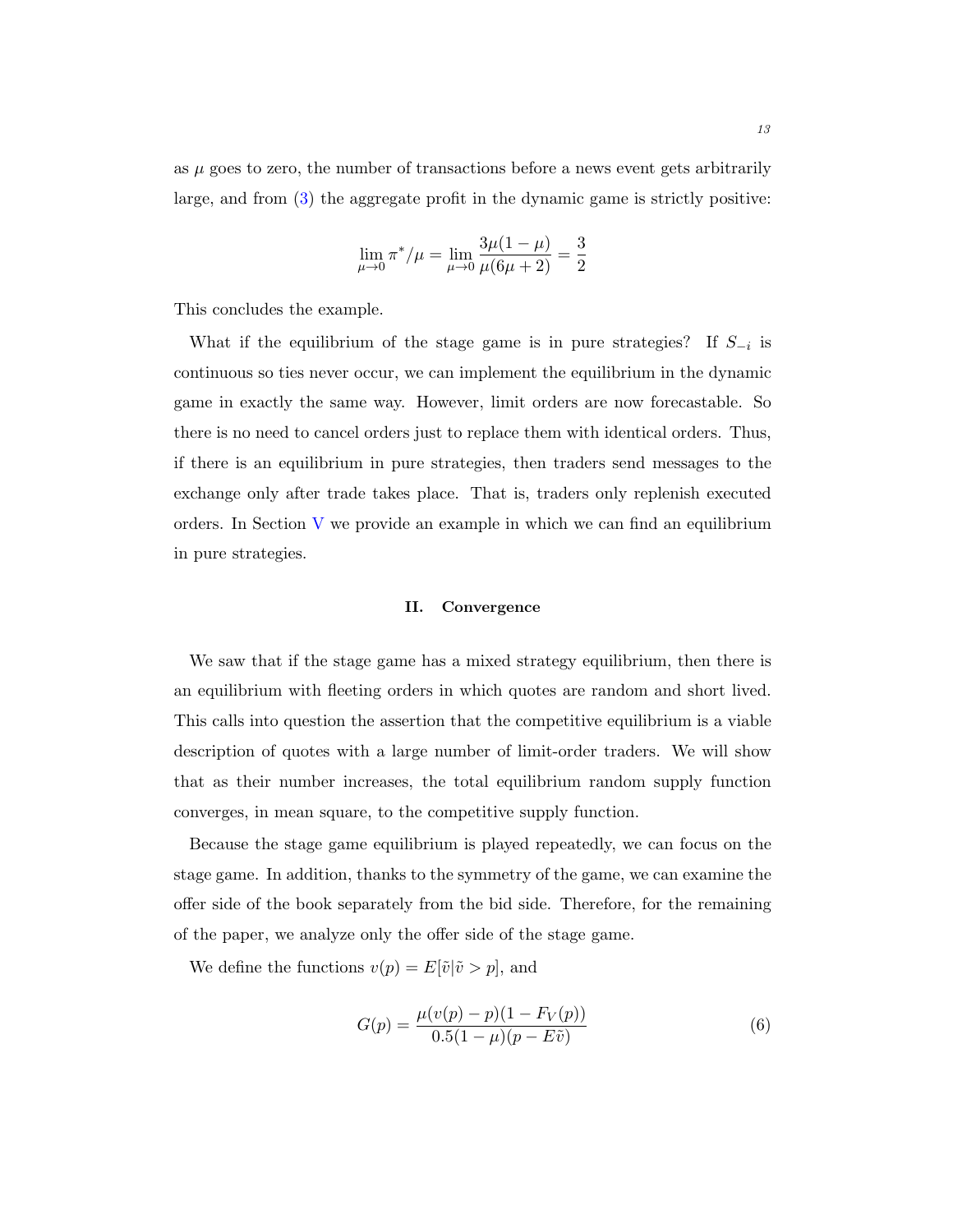We need the following technical result.

LEMMA 2: The equation  $G(p) = 1$  has a solution  $p_c > E\tilde{v}$ . In the interval  $(p_c, \bar{v})$ , the function  $G(p)$  is continuous, strictly decreasing, and

<span id="page-13-0"></span>
$$
G(p_c) = 1
$$

$$
\lim_{p \uparrow \bar{v}} G(p) = 0
$$

Consequently, in the interval  $(0, 1)$ , the inverse function  $G^{-1}$  is also strictly decreasing.

<span id="page-13-1"></span>THEOREM 1: Assume  $\tilde{q} \equiv 1$ . The stage game has a symmetric equilibrium in mixed strategies in which each limit-order trader offers  $1/(n-1)$  at a random price with distribution function

$$
M_n(p) = (1 - G(p))^{1/(n-1)}, \ p \in (p_c, \bar{v})
$$
\n<sup>(7)</sup>

In this equilibrium, the limit-order traders earn zero profit.

# PROOF:

From Lemma [2](#page-13-0) it follows that the mixing distribution is well defined. Suppose other traders follow the strategy stated in the theorem, and consider the problem of the *i*-th trader. Let  $\tilde{p}_j$  be *j*-th trader's random offering price. Clearly to offer shares at prices strictly smaller than  $p_c$  is suboptimal because the trader can offer the shares at  $p_c$  and still be ahead of all other offers in the book.

The expected profit associated with offering the q-th unit at  $p \geq p_c$ , and as long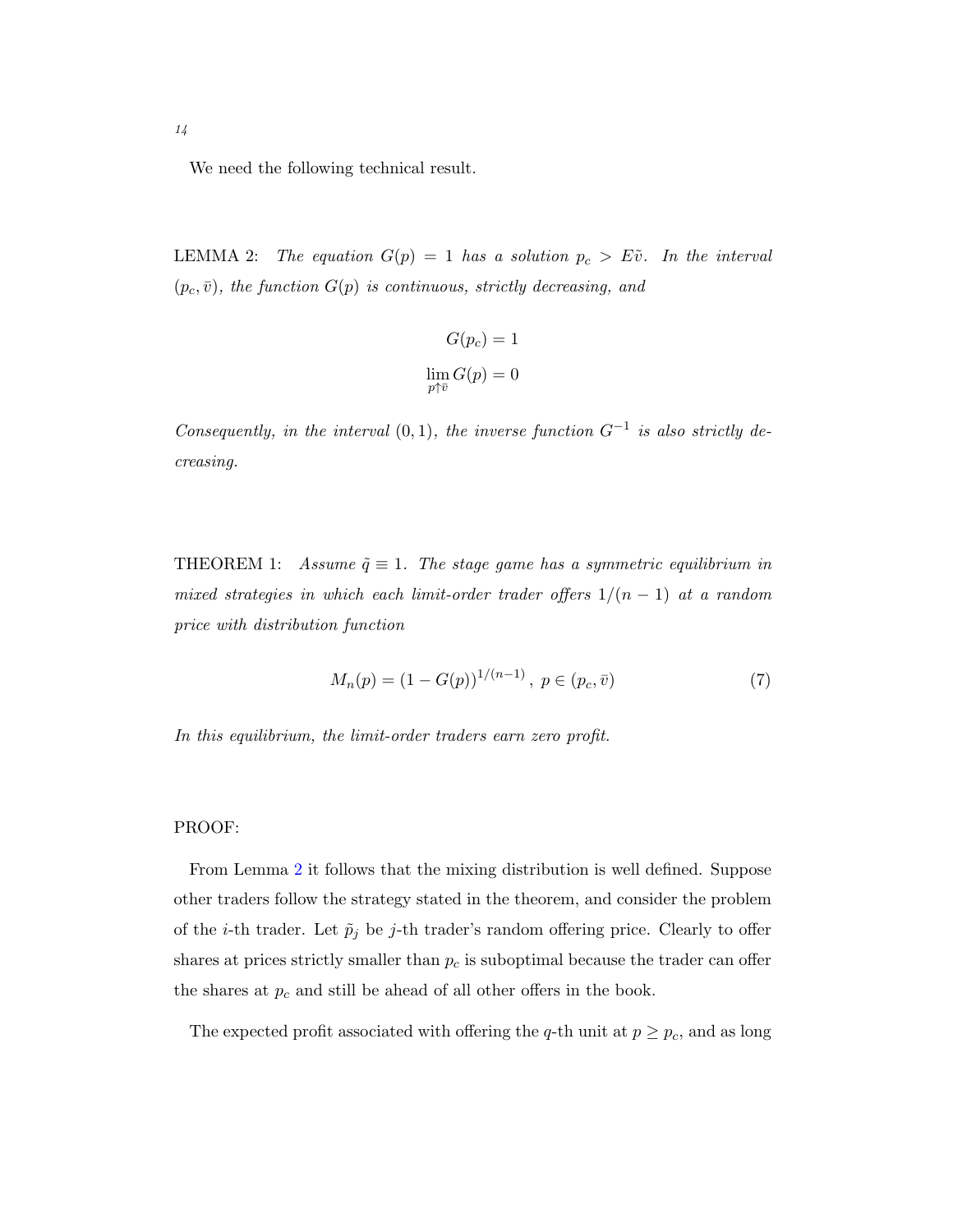as  $q \leq 1/(n-1)$ , is

$$
\mu E[(p - \tilde{v})I_{\{p < \tilde{v}\}}] + (1 - \mu)E[I_{\{q + \tilde{S} - i(p) < 1\}}](p - E\tilde{v})
$$
  
\n
$$
= \mu(p - v(p))(1 - F_V(p)) + \frac{(1 - \mu)}{2}(1 - Prob(p > \max_{j \neq i} \tilde{p}_j))(p - E[\tilde{v}])
$$
  
\n
$$
= \mu(p - v(p))(1 - F_V(p)) + \frac{(1 - \mu)}{2}(1 - M_n(p)^{n-1})(p - E[\tilde{v}])
$$
  
\n
$$
= 0
$$
\n(8)

where for the last equality we use the definition of the mixing distribution. If the trader were to offer strictly more than  $1/(n-1)$ , then to trade with a noise trader, the offering price for the "higher units" has to be better than at least two other random offering prices. Because the probability of undercutting two random prices is strictly smaller than the probability of undercutting one, it follows that the payoff of higher units has to be negative,

We conclude that the *i*-th trader is indifferent at which price, in the support of  $M_n(p)$ , to offer each of the the first  $1/(n-1)$  units. In particular, it is optimal to offer a block of  $1/(n-1)$  at a random price.

The equilibrium in Theorem [1,](#page-13-1) however, is not unique. [Dennert](#page-33-5) [\(1993\)](#page-33-5) looks at a special case of Theorem [1](#page-13-1) in which the liquidation value is either -1 or 1, and reports that in equilibrium each limit-order trader offers one at a random price.[14](#page-14-0) In this equilibrium, to gain from trade (i.e. trade with a noise trader) a limit-order trader has to post the best offer in the book. As a result, the chances of trading with a noise trader decrease with  $n$ , and the mixing distribution shifts to the right as n increases. In particular, the sequence of equilibria does not converge to the competitive equilibrium.

In contrast with the result in [Dennert](#page-33-5) [\(1993\)](#page-33-5), in the equilibrium in Theorem [1,](#page-13-1) to gain from trade, a limit-order trader has to undercut only one of the other

<span id="page-14-0"></span><sup>14</sup>[Dennert](#page-33-5) [\(1993\)](#page-33-5) models a dealer market, where the active trader shops for the best available price. In limit order markets, offers are already ranked from best to worse by the exchange. Thus, the equilibrium in Dennert can be implemented in a limit order market. More generally, any equilibrium in dealers market in which dealers don't offer quantity discounts can be implemented in a limit order market.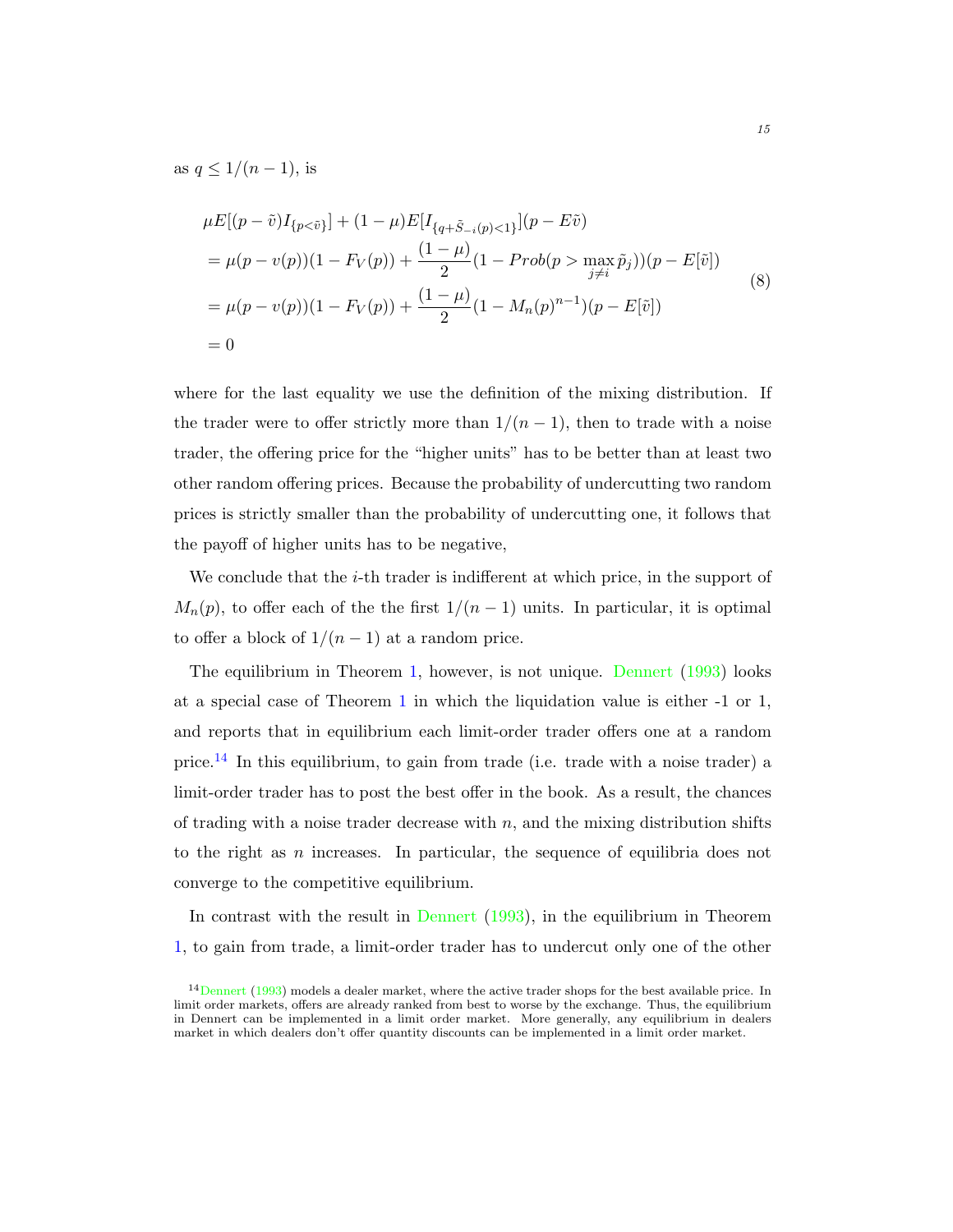limit-order traders. To see that the equilibrium in Theorem [1](#page-13-1) converges to the competitive equilibrium, let  $\tilde{S}_n(p)$  denote the total number of shares offered in equilibrium at prices smaller or equal to  $p$ , and let  $S_c(p)$  denote the supply function in the competitive equilibrium.

THEOREM 2: As n goes to infinity, the equilibrium in Theorem [1](#page-13-1) converges, in mean square, to the competitive equilibrium; *i.e.* 

$$
E(\tilde{S}_n(p) - S_c(p))^2 \to 0
$$

PROOF:

When  $\tilde{q} \equiv 1$ , the competitive supply function is

$$
S_c(p) = I_{\{p \ge p_c\}}
$$

In the mixed strategy equilibrium, the total supply of shares is

$$
\tilde{S}_n(p) = \frac{1}{n-1} \sum_{i=1}^n I_{\{\tilde{p}_i \le p\}} \tag{9}
$$

Because  $(n-1)\tilde{S}_n(p) \sim B(n, M_n(p))$ , we have

$$
E\tilde{S}_n(p) = \frac{n}{n-1}M_n(p) \xrightarrow[n \to \infty]{} I_{\{p \ge p_c\}} = S_c(p)
$$

and

$$
Var(\tilde{S}_n(p)) = \frac{n}{(n-1)^2} M_n(p)(1 - M_n(p)) < \frac{n}{4(n-1)^2} \xrightarrow[n \to \infty]{} 0
$$

Thus,

$$
E(\tilde{S}_n(p) - S_c(p))^2 = Var(\tilde{S}_n(p)) + (E\tilde{S}_n(p) - S_c(p)))^2 \xrightarrow[n \to \infty]{} 0
$$

The convergence of the equilibrium in Theorem [1](#page-13-1) cannot be uniform because the competitive supply function is discontinuous at the ask price. The convergence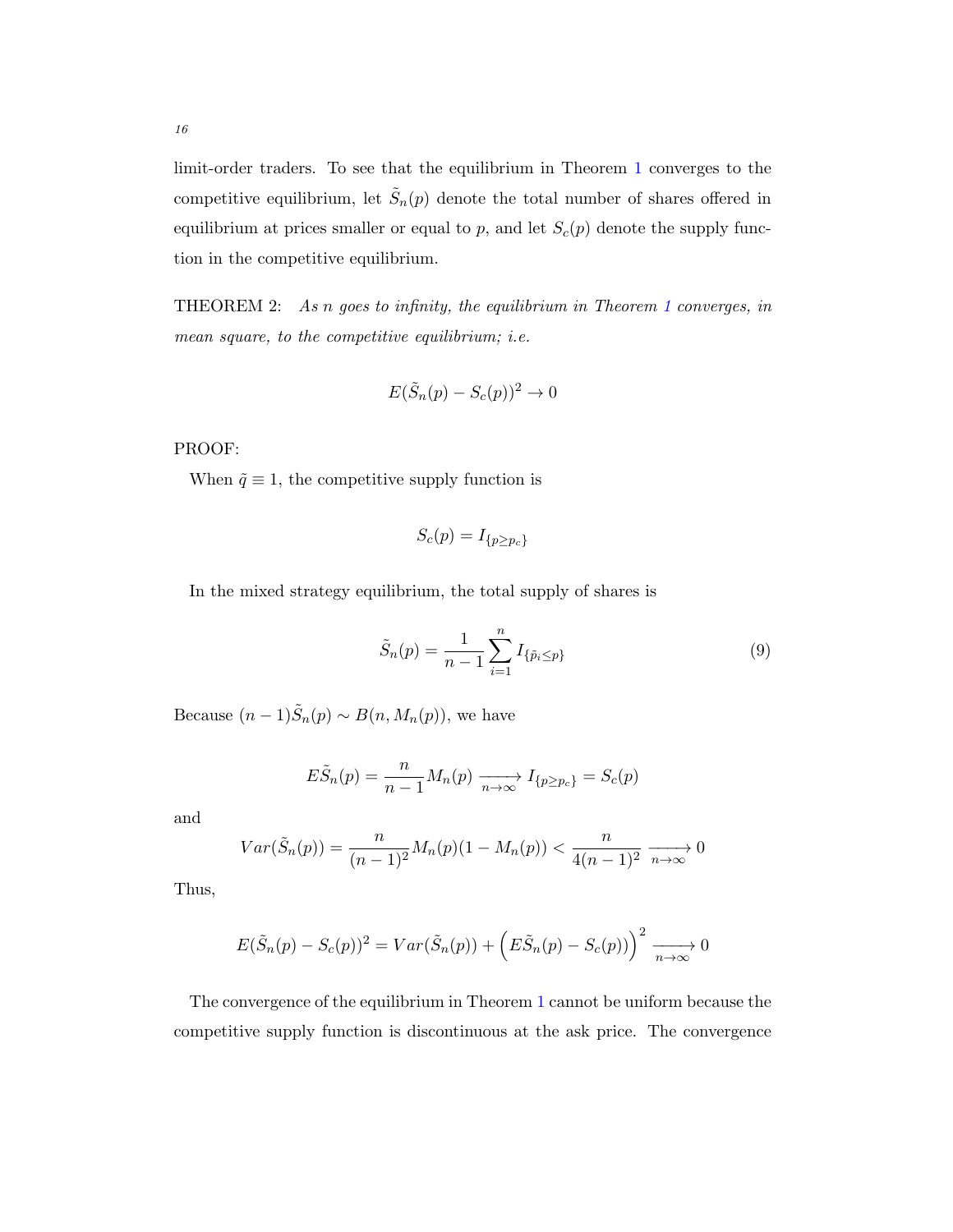is illustrated in Figure [1.](#page-16-0) Even with a huge number of limit-order traders ( $n =$ 1, 000), the depth at the ask price suffices for only about 80% of the noise order. The remaining 20% of the order executes at a dramatically higher price than the competitive. In the following, we consider continuous economies in which the competitive supply function is smooth and the convergence is uniform (Corollary [1](#page-21-0) in Section [IV](#page-18-0) and in Figure [2.](#page-25-0))



<span id="page-16-0"></span>*Note:* In both figures, the q axis is the competitive equilibrium (i.e.  $S_c(0.8) = 1$ ). In the left figure, the two step functions define the 95% confidence band when  $n = 10$ ; E.g. with probability 0.95 the asking price for the first, second and third  $1/(n-1)$  units are virtually the competitive price 0.8. On the other hand, the last fraction of a noise order of size one is executed, with 0.95 probability, anywhere between 0.801 and 0.942. The narrow band, in the same figure, is the 95% confidence band when  $n = 1,000$ . The right figure shows the mixing distributions when  $n = 5$  (the upper curve),  $n = 10$  (the middle curve), and  $n = 1,000$  (the lowest curve). In both figures, the liquidation value is either zero or one with equal probabilities, the noise order size is deterministic and equals to one, and  $\mu = 0.6$ .

#### III. The Continuous Economy

<span id="page-16-1"></span>It is common in the literature to assume that the random variables can take on any real value. This abstraction sometimes make the analysis tractable. We therefore further assume that  $\tilde{q}$  is a continuous random variable with support  $(0, 1).$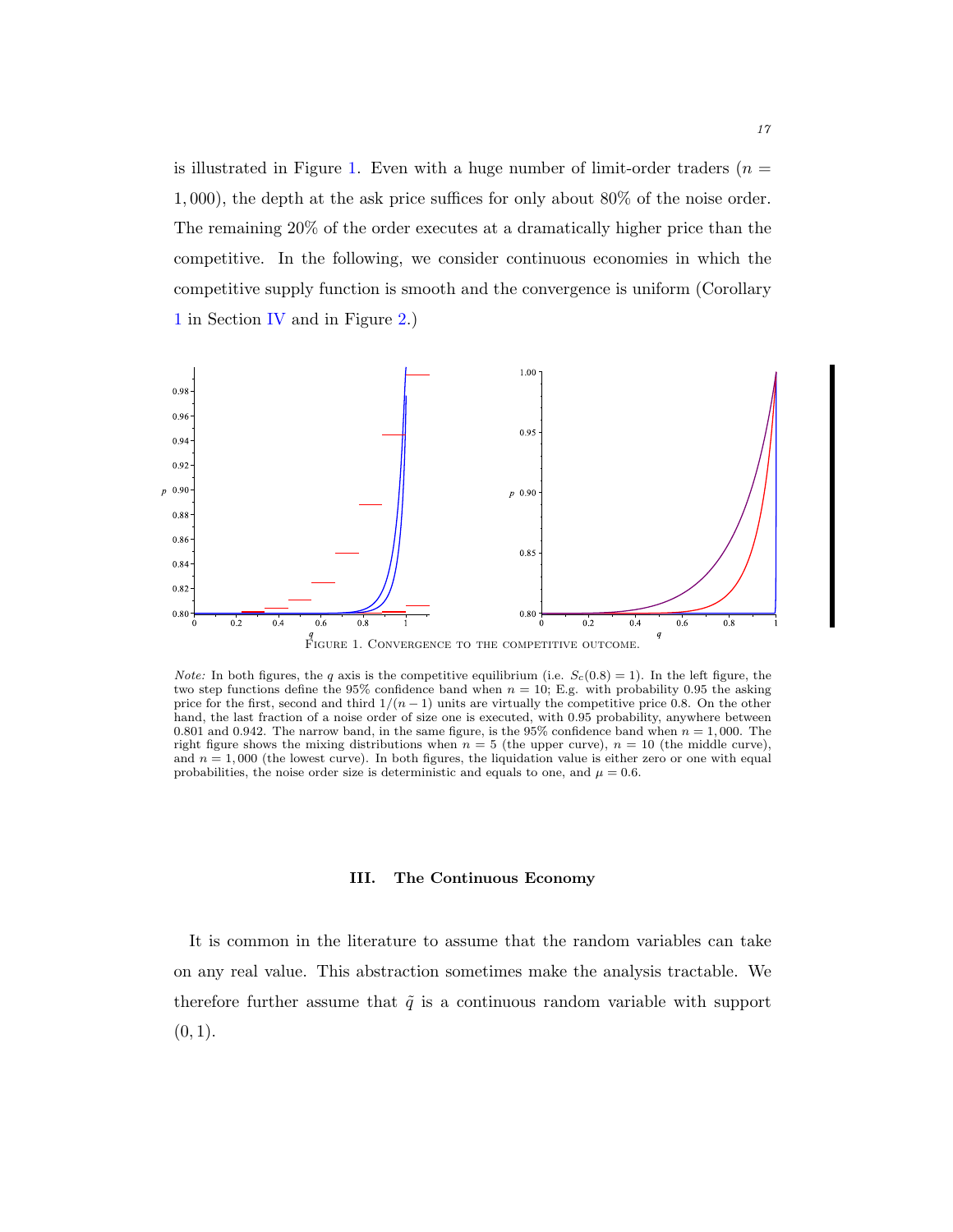The competitive equilibrium is given implicitly by

<span id="page-17-2"></span>
$$
F_Q(S_c(p)) = 1 - G(p), \qquad p \in (p_c, \bar{v})
$$
\n(10)

where  $G(p)$  is defined in [\(6\)](#page-12-0),  $p_c = G^{-1}(1)$  is the competitive ask price, and  $\bar{v} = G^{-1}(0).$ 

We follow [Back and Baruch](#page-33-4) [\(2013\)](#page-33-4), and conjecture that there is an equilibrium in which  $S_{-i}$  is continuous. We define the profitability function

<span id="page-17-3"></span>
$$
u(p,q) = \mu(p - v(p))(1 - F_V(p)) + \frac{1 - \mu}{2} (p - E\tilde{v}) (1 - F_Q(q))
$$
 (11)

<span id="page-17-0"></span>If  $S_{-i}$  is continuous, then the objective of the *i*th trader is to choose a nondecreasing price schedule  $P$  that maximizes

$$
\int_0^\infty u(P(q), q + S_{-i}(P(q))) \, dq \tag{12}
$$

The objective [\(12\)](#page-17-0) can be maximized pointwise; i.e., for each  $q \ge 0$ , maximize the function  $p \to u(p, q + S_{-i}(p))$ . The f.o.c. is

<span id="page-17-1"></span>
$$
\left. \frac{\partial}{\partial p} u(p, q + S_{-i}(p)) \right|_{p = P^*(q)} = 0 \tag{13}
$$

We can now use the symmetric equilibrium condition, namely,  $S_{-i} = (n-1)S^*$ to derive an o.d.e. that the total supply function function,  $S_n$ , satisfies at prices greater than the ask price:

<span id="page-17-4"></span>
$$
u_p(p, S_n(p)) + \frac{(n-1)}{n} S'_n(p) u_q(p, S_n(p)) = 0
$$
\n(14)

The solution of the o.d.e. is strictly increasing (because  $u_p > 0$  and  $u_q < 0$ ), and hence the individual supply function  $S_n(p)/n$  is feasible. Moreover, the sequence of solutions converges to the competitive equilibrium supply function as  $n$  goes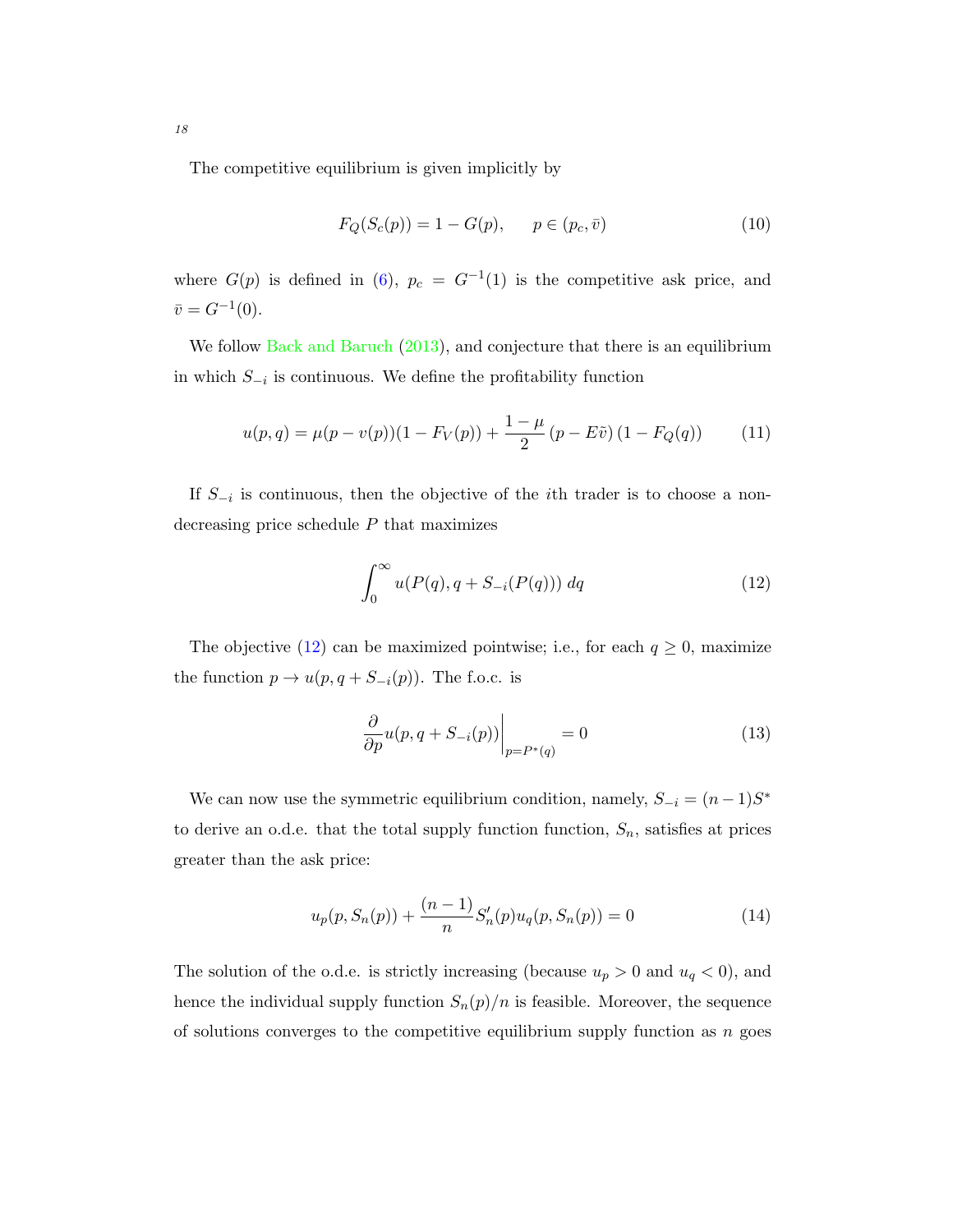to infinity.<sup>[15](#page-18-1)</sup>

The pointwise optimization we carried above is valid if  $p \to u(p, q + S_{-i}(p))$ is quasi-concave. It is not obvious that this should be the case. In fact, if we assume that  $\tilde{q}$  is a standard uniform random variable, we can readily see that the pointwise objective is quasi-convex! Indeed,

$$
\frac{\partial^2}{\partial p \partial q} u(p, q + S_{-i}(p)) = \frac{\mu - 1}{2} < 0
$$

which implies that for every p, the function  $q \to \frac{\partial}{\partial p}u(p, q + S_{-i}(p))$  is strictly decreasing. Thus, for every p there is a value, call it  $S^*(p)$ , such that for all  $q > 0$ ,

$$
\frac{\partial}{\partial p}u(p,q+S_{-i}(p))\left\{\begin{aligned} &<0, \text{if } q>S^*(p) \\ &>0, \text{if } q
$$

A priori,  $S^*(p)$  may be zero or infinity, however from [\(13\)](#page-17-1), it follows that  $S^*(p)$ must be the inverse of  $P^*$ . Thus,

$$
\frac{\partial}{\partial p}u(p, q + S_{-i}(p)) \begin{cases} < 0, \text{if } P^*(q) > p \\ > 0, \text{if } P^*(q) < p \end{cases}
$$

We conclude that the objective function of the pointwise maximization,  $p \rightarrow$  $u(p, q + S_{-i}(p))$ , is first decreasing and than increasing and hence it is quasiconvex. Thus, when  $\tilde{q}$  is uniformly distributed,  $S^*$  is the not an an equilibrium individual supply function. We will see in Section  $V$  a different distributional assumption for which  $S^*$  is an equilibrium.

#### IV. Convergence and the Continuous Economy

<span id="page-18-0"></span>In this section we show the existence of a sequence of Nash equilibria with a random aggregate supply function that converges to the the competitive supply

<span id="page-18-1"></span><sup>&</sup>lt;sup>15</sup>The competitive supply function satisfies  $u(p, S_c(p)) = 0$ , and therefore, expressed in terms of a differential equation,  $S_c$  is the solution of the o.d.e.  $u_p(p, S_c(p)) + S'_c(p)u_q(p, S_c(p)) = 0$ .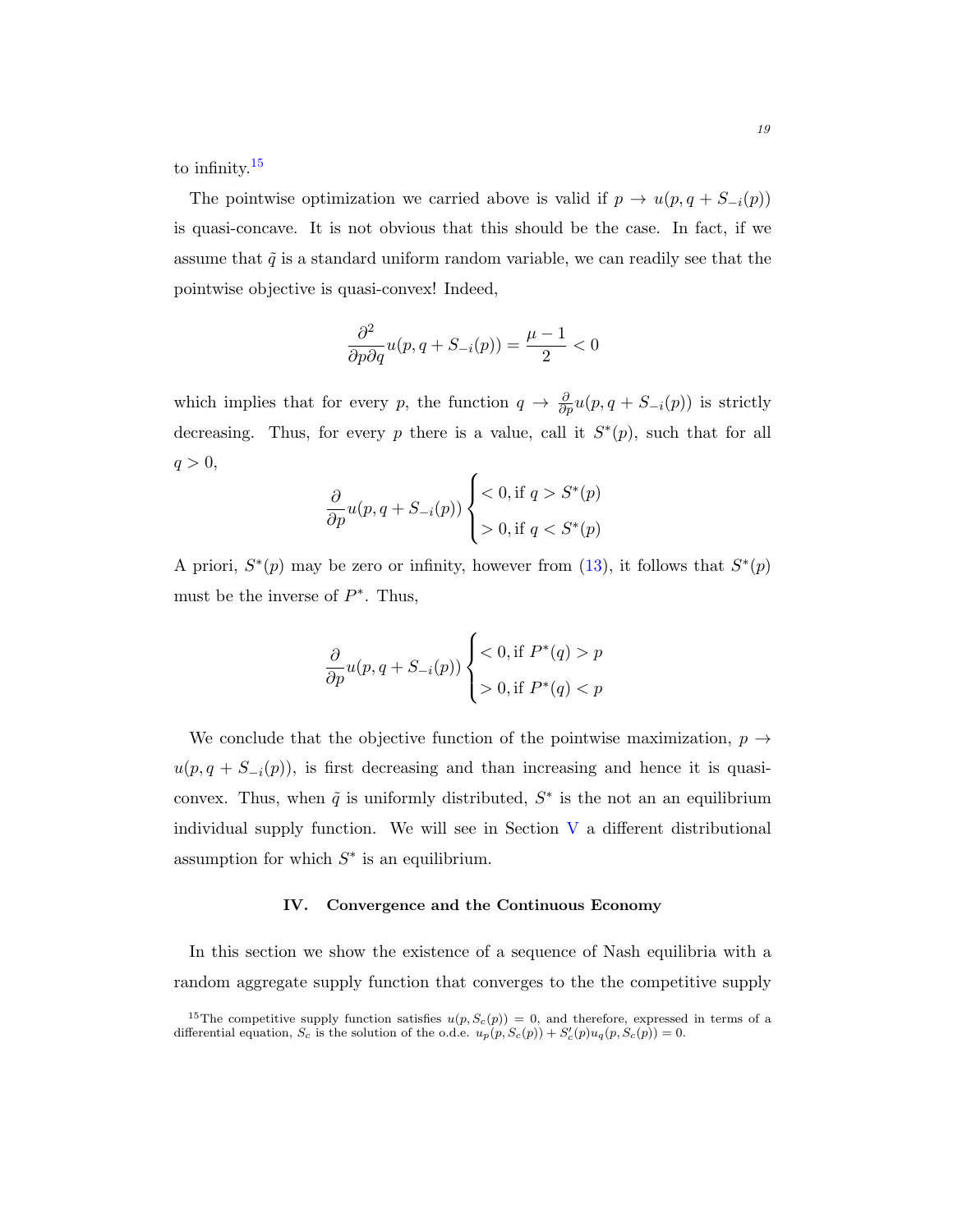function in the continuous economy given by [\(10\)](#page-17-2). To construct the equilibria, we discretize the order size that noise traders use. That is, in the nth economy there are  $n$  limit-order traders, and the order size of the noise trader is a lattice random variable,  $\tilde{q}_n$ , with support

$$
\{1/(n-1), 2/(n-1), \ldots, (n-1)/(n-1)\}\
$$

The demand  $\tilde{q}_n$  is related to the demand in the continuous economy via

$$
\tilde{q}_n \equiv \frac{\lceil \tilde{q}(n-1) \rceil}{n-1},
$$

where  $\lceil x \rceil$  is the smallest integer larger than x. In particular,

$$
Prob(\tilde{q}_n \le j/(n-1)) = F_Q(j/(n-1))\tag{15}
$$

Note that even though we use a lattice model, the feasible strategies are general and we do not restrict the limit-order traders to discrete orders. However, in the following, we prove the existence of a symmetric equilibrium in which each limitorder trader offers a block of  $1/(n-1)$  at a single random price,  $\tilde{p}_i$ . That is,

$$
\tilde{S}_n(p) = \sum_{i=1}^n \frac{1}{n-1} I_{\{\tilde{p}_i \le p\}}
$$

and thanks to the symmetry,  $(n-1)\tilde{S}_n(p) \sim Bin(n, M_n(p))$ , where  $M_n(p)$  is the common mixing distribution. We have the following

LEMMA 3: Assume  $(n-1)\tilde{S}_{-i}(p) \sim Bin(n, M_n(p))$ , and let

<span id="page-19-0"></span>
$$
K(p) = Prob(\tilde{q}_n > \tilde{S}_{-i}(p))
$$
\n(16)

Then

$$
K(p) = 1 - EF_Q(\tilde{S}_{-i}(p))
$$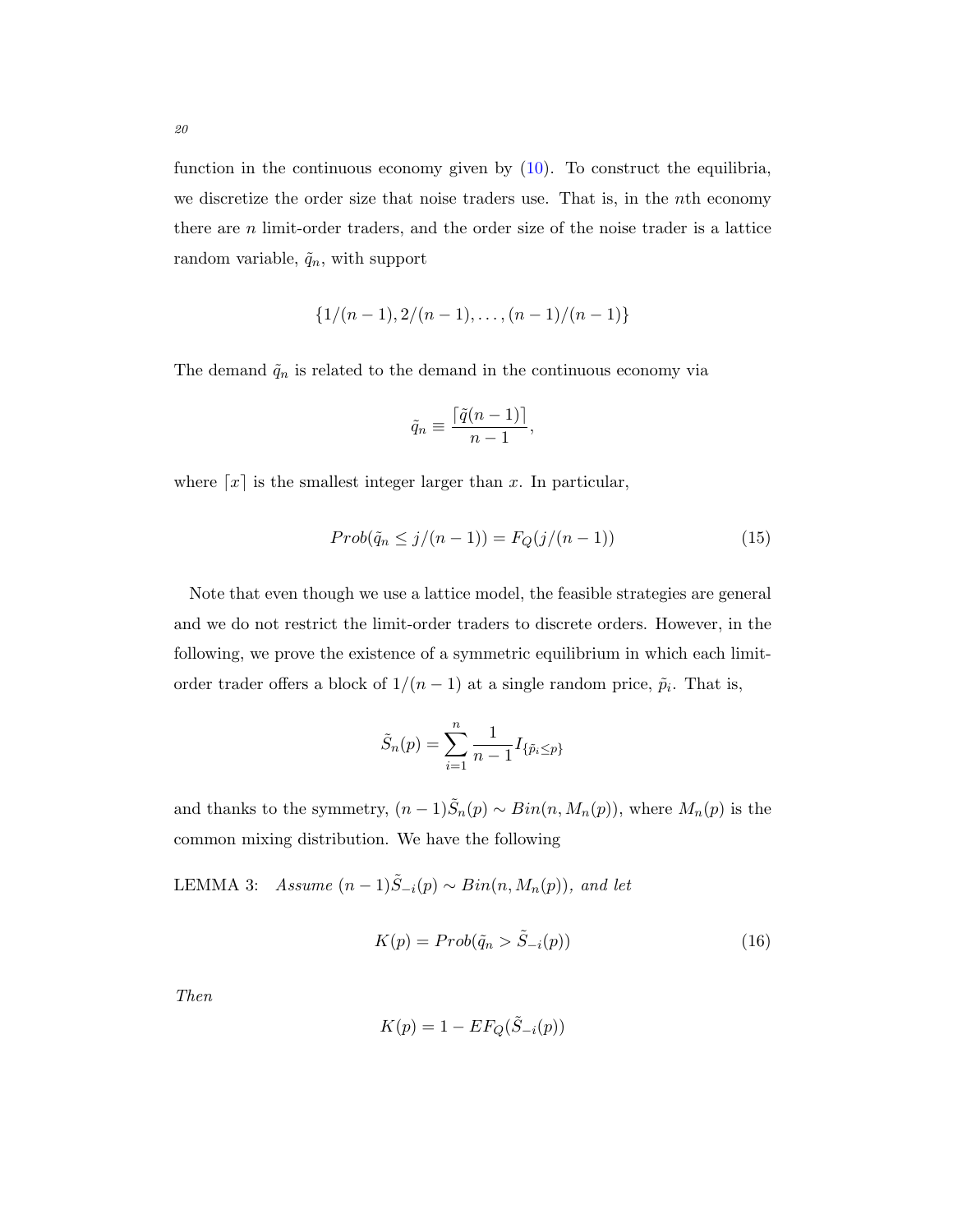# PROOF:

The definition of the lattice variable  $\tilde{q}_n$  implies that for any point in its support, say  $j/(n-1)$  for some integer  $j \le (n-1)$ , we have  $\tilde{q}_n \le j/(n-1)$  if and only if  $\tilde{q} \leq j/(n-1)$ . Because  $(n-1)\tilde{S}_{-i}(p)$  is a binomial random variable, and hence an integer random variable,  $\tilde{S}_{-i}(p)$  takes values only in the support of the  $\tilde{q}_n$ . Hence,

$$
Prob(\tilde{q}_n \leq \tilde{S}_{-i}(p))
$$
  
=  $E[E[I_{\{\tilde{q}_n \leq \tilde{S}_{-i}(p)\}}|\tilde{S}_{-i}]] = E[E[I_{\{\tilde{q} \leq \tilde{S}_{-i}(p)\}}|\tilde{S}_{-i}]] = E[F_Q(\tilde{S}_{-i}(p))]$ 

<span id="page-20-0"></span>THEOREM 3: In the lattice model there exists a symmetric Nash equilibrium in which each limit-order trader offers  $1/(n-1)$  at a random price. The limit-order traders break even, and the distribution function of the random price is given implicitly by

$$
M_n(p) = h(G(p)), \ p \in (p_c, \bar{v})
$$

where G is defined in  $(6)$ , and  $h(\cdot)$  is the inverse of the function

$$
k(h) = 1 - E[F_Q(\tilde{j}/(n-1))], \quad \tilde{j} \sim Bin(n-1, h)
$$

In particular, for every  $p \in (p_c, \bar{v})$ , we have  $K(p) = G(p)$ 

<span id="page-20-1"></span>The proof is in the Appendix.

LEMMA 4: In the lattice equilibrium, we have

$$
E[F_Q(\tilde{S}_{-i})] = F_Q(S_c(p))\tag{17}
$$

where  $S_c(p)$  is the competitive supply function in the continuous economy.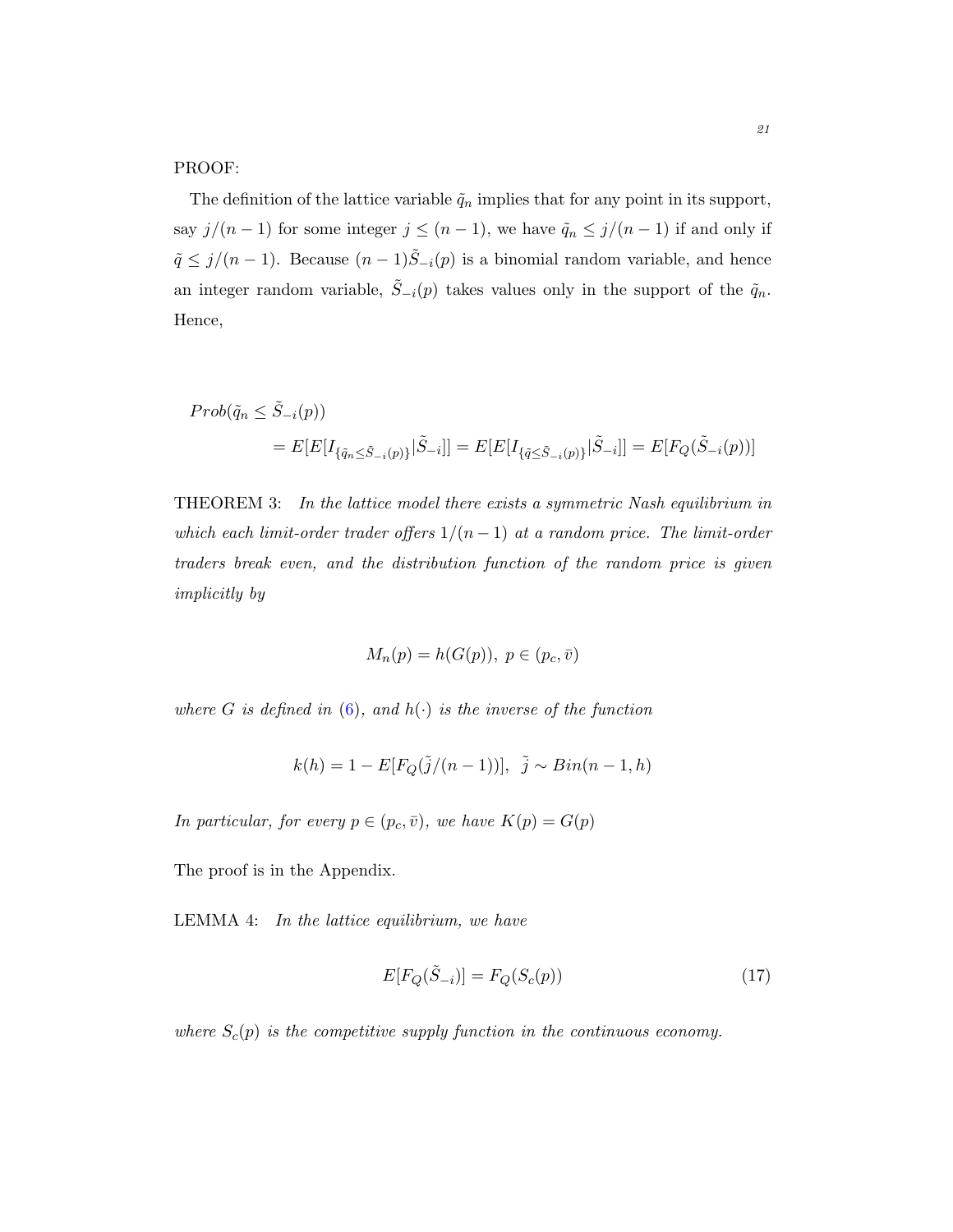#### PROOF:

Outside the support of  $M_n(p)$  the identity is obvious. For  $p \in (p_c, \bar{v})$ , we have

$$
1 - F_Q(S_c(p)) = G(p) = K(p) = 1 - E[F_Q(\tilde{S}_{-i})]
$$

where the first equality is [\(10\)](#page-17-2), the second equality is from Theorem [3,](#page-20-0) and the last equality is [\(16\)](#page-19-0).

<span id="page-21-0"></span>COROLLARY 1: As we increase n, the equilibrium mixing distribution,  $M_n$ , converges uniformly to the competitive supply function,  $S_c(p)$ .

The proof of the corollary is involved because the transformations between the mixing distribution, the expected random supply, and the competitive supply function are all implicit. The proof is deferred to the appendix. That said, if we assume that  $\tilde{q}$  is a standard uniform random variable, then the corollary is immediate. From Lemma [4,](#page-20-1) we have

<span id="page-21-2"></span>
$$
S_c(p) = E[\tilde{S}_{-i}] = M_n(p)
$$

In this example the mixing distribution is exactly the competitive supply function, and in particular the mixing distribution is independent of  $n$ . The strategy itself depends on n, because the number of units offered is  $1/(n-1)$ . Finally, we note that in the uniform example,  $E\tilde{S}_n(p) \geq S_c(p).$ <sup>[16](#page-21-1)</sup>.

Endowed with Corollary [1,](#page-21-0) the convergence result is immediate.

THEOREM 4: As n goes to infinity, the equilibrium in lattice economy converges, in mean square, to the competitive equilibrium.

# PROOF:

<span id="page-21-1"></span><sup>&</sup>lt;sup>16</sup>In fact, Lemma [4](#page-20-1) implies that whenever  $F_Q$  is concave (i.e. its density is decreasing),  $E\tilde{S}_n(p) \geq$  $S_c(p)$ .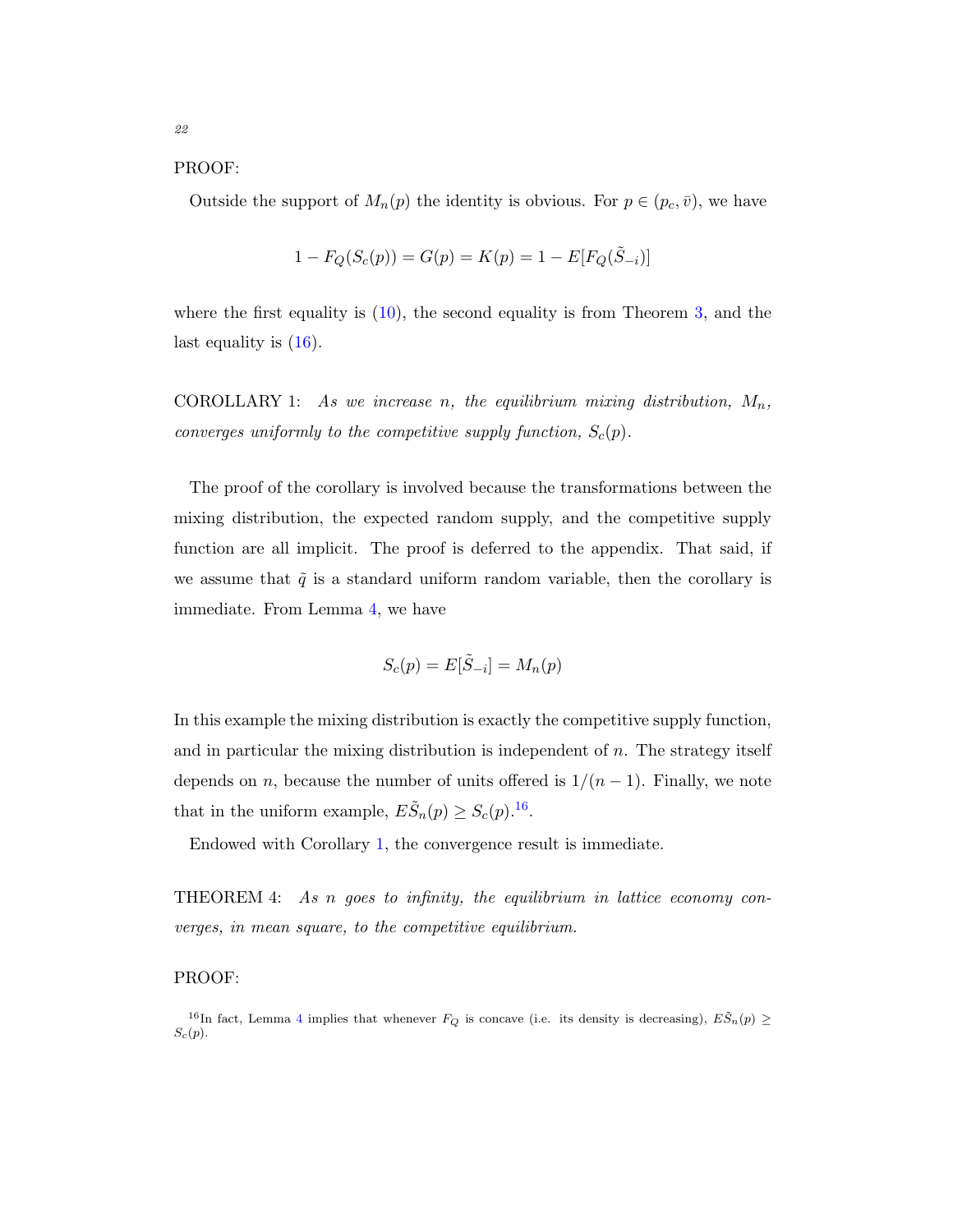Because  $(n-1)\tilde{S}_n(p) \sim Bin(n, M_n(p))$ , we have

$$
\lim_{n \to \infty} E[\tilde{S}_n(p)] = \lim_{n \to \infty} \frac{n}{n-1} M_n(p) = S_c(p)
$$

where the last equality is the Corollary. Additionally,

$$
Var(\tilde{S}_n(p)) = \frac{n}{(n-1)^2} M_n(p)(1 - M_n(p)) < \frac{n}{4(n-1)^2} \xrightarrow[n \to \infty]{} 0
$$

and therefore

$$
E[(\tilde{S}_n(p) - S_c(p))^2] = Var(\tilde{S}_n(p)) + (E[\tilde{S}_n(p)] - S_c(p))\bigg)^2 \xrightarrow[n \to \infty]{} 0
$$

# V. Economic Rents

<span id="page-22-0"></span>The lattice equilibrium in Theorem [3](#page-20-0) is a workhorse model: without making distributional assumptions about  $\tilde{v}$  and  $\tilde{q}$ , the equilibrium converges to the competitive. However, in this equilibrium the strategic limit-order traders break even. This type of equilibrium is easy to work with because once we have verified that to offer  $1/(n-1)$  has zero expected profits, it follows immediately that one cannot gain by offering even more units. If we were to look for equilibrium with positive expected profit, then we have to carefully check whether it is optimal or not to offer additional units.

In this section, we present an example of equilibrium with positive expected profit, and the equilibrium converges to the competitive. Interestingly, the example we consider can also be dealt with using the technology developed in [Back](#page-33-4) [and Baruch](#page-33-4) [\(2013\)](#page-33-4). In the example, the liquidation value,  $\tilde{v}$ , is either zero or one, with equal probabilities, so  $(6)$  reduces to

$$
G(p) = \frac{\mu(1-p)}{(1-\mu)(p-0.5)}
$$

and  $p_c = 0.5(1 + \mu)$ . Also, we assume that  $\tilde{q}$  has a triangular distribution with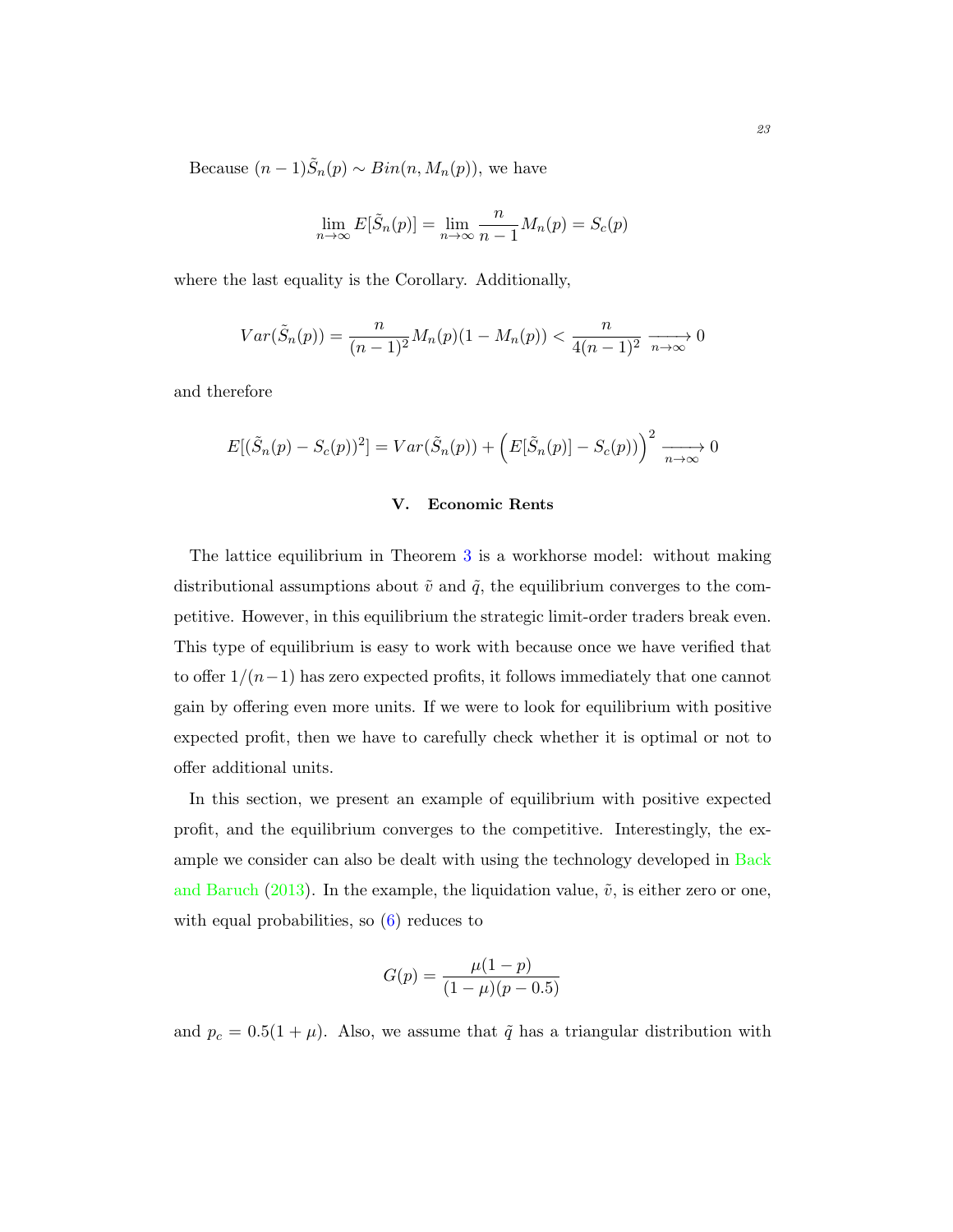strictly decreasing density; i.e.  $1 - F_Q(q) = (1 - q)^2$ .

Thus, the competitive equilibrium in this example is

$$
S_c(p) = 1 - \sqrt{G(p)}, \qquad p \in (p_c, 1)
$$

The no-rents equilibrium mixing distribution in Theorem [3](#page-20-0) is given by

$$
M_n(p) = \begin{cases} 1 - G(p) & n = 2 \\ 1 + \frac{1}{2(n-2)} - \sqrt{\frac{1}{4(n-2)^2} + \frac{(n-1)G(p)}{(n-2)}} & n > 2 \end{cases}
$$

and by Theorem [4](#page-21-2) this equilibrium converges to the competitive equilibrium.

# A. Mixed Strategy, Positive Rents

To construct a mixed strategy equilibrium with rents that converges to the competitive, we assume that the order size is a lattice random variable,  $\tilde{q}_n$ , with support

<span id="page-23-0"></span>
$$
\{1/n, 2/n, \ldots, n/n\}
$$

and distribution  $Prob(\tilde{q}_n \leq j/n) = F_Q(j/n)$ . Note that the case  $n = 2$  was studied in Section [III.](#page-16-1) In the notation of the  $n = 2$  case, we posit  $l = 0$  and we search for an equilibrium in which each of the limit-order traders offers  $1/n$  at a random price, with support  $(ask_n, 1)$  and yet another  $1/n$  at one. Given our results for  $n = 2$ , we suspect we need to impose a lower bound on  $\mu$ . Thus, for  $p \in (ask_n, 1), (4)$  $p \in (ask_n, 1), (4)$  and  $(5)$  become

$$
\frac{\pi^*}{2} = \frac{\mu}{2}(p-1) + \frac{1-\mu}{2}(p-0.5)E(1-\tilde{S}_{-i}(p))^2
$$
\n(18)

<span id="page-23-1"></span>
$$
0 \ge \frac{\mu}{2}(p-1) + \frac{1-\mu}{2}(p-0.5)E(1-\tilde{S}_{-i}(p)-1/n)^2
$$
 (19)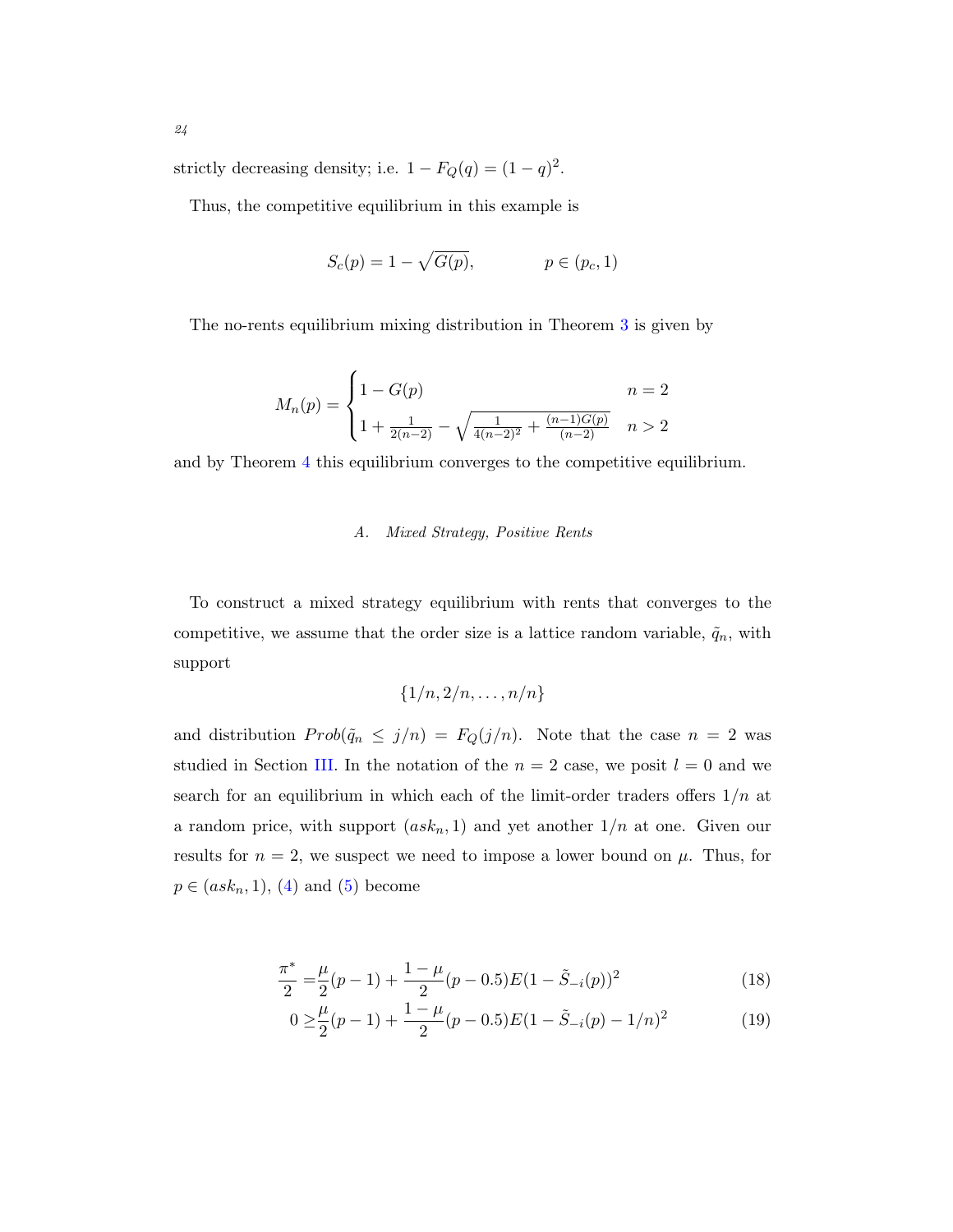We get  $\pi^*$  by evaluating [\(18\)](#page-23-0) at  $p=1$ :

$$
\pi^* = (1 - \mu)(1 - 0.5)\frac{1}{n^2}
$$

After noting that  $\tilde{S}_{-i}(p)$  is  $1/n$  times a binomially distributed random variable with parameters  $n-1$  and the mixing distribution at p,  $M_n(p)$ , we get a quadratic equation in  $M_n(p)$ . The solution is given by:

$$
M_n(p) = \frac{\frac{(n-1)(2n-1)}{n^2} - \sqrt{\frac{(n-1)^2(2n-1)^2}{n^4} - 4\left[1 - G(p) - \frac{0.5}{n^2(p-0.5)}\right] \frac{(n-2)(n-1)}{n^2}}{2\frac{(n-1)(n-2)}{n^2}}
$$

To find the ask price, we solve  $M_n(ask_n)=0$  and get

$$
ask_n = 0.5(1 + \mu) + \frac{(1 - \mu)}{2n^2}
$$

To satisfy the inequality [\(19\)](#page-23-1) for all  $p$  between  $ask_n$  and 1, we need to assume

$$
\mu \ge \frac{(n-1)}{(n+1)(2n-1)}
$$

Obviously, as  $n$  gets large, the constraint becomes non-binding. That is, the existence of this type of equilibrium is more likely the greater the number of limitorder providers. One could speculate, based on the  $n = 2$  case, that for smaller  $\mu$ a doubly mixed strategy might be an equilibrium; i.e. traders randomize prices and quantities.

It is easy to see that  $M_n(p)$  converges to the competitive supply function. As noted above, the supply at a price  $p$  or below is the sample mean of independent Bernoulli trials with success probability  $M_n(p)$  and hence, for the reasons given in Section [IV,](#page-18-0) the random supply function converges to the competitive supply function. Figure [2](#page-25-0) illustrates the convergence.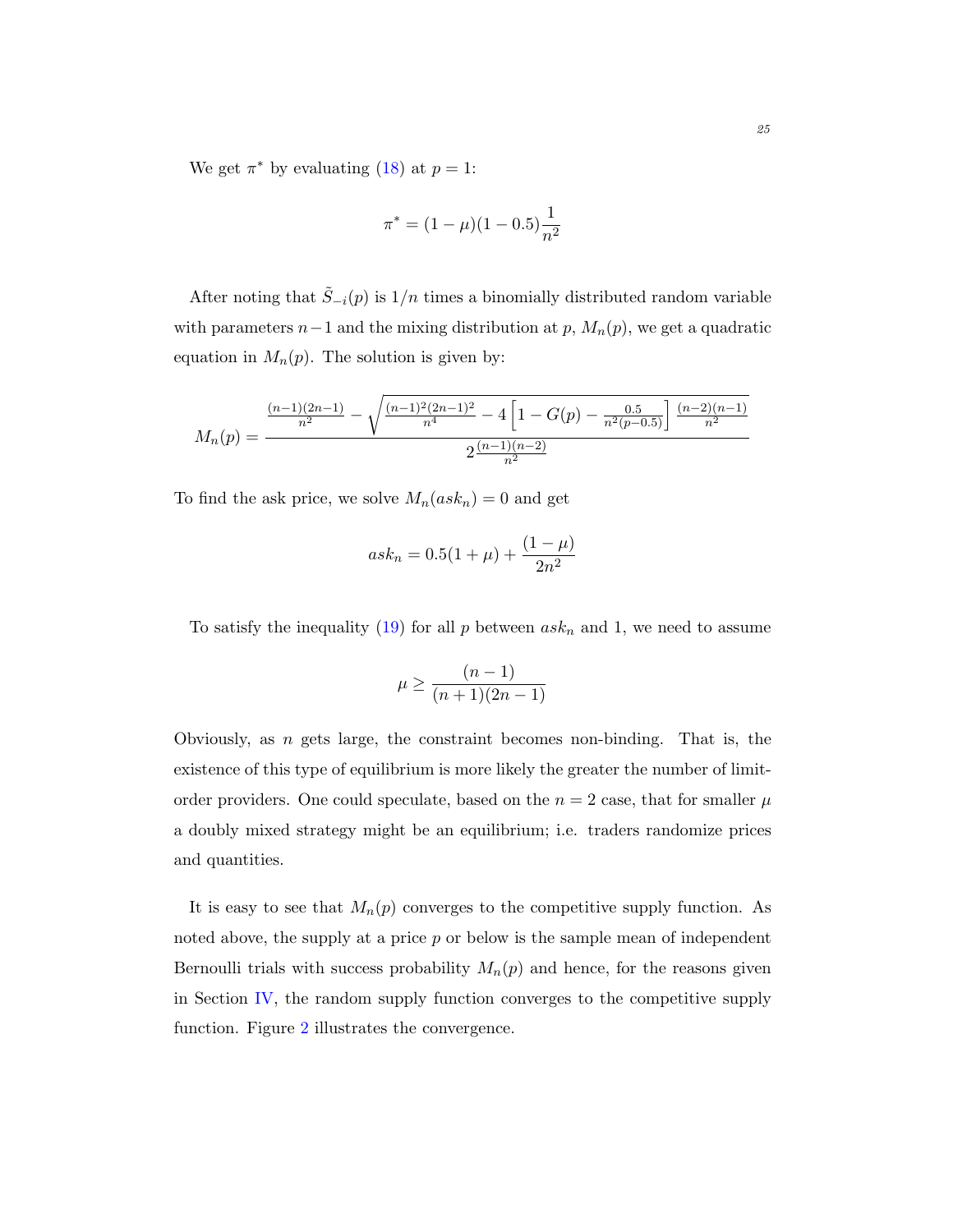

<span id="page-25-0"></span>Note: The left figure corresponds to the equilibrium in mixed strategies with rents. The two step functions define the 95% confidence band when  $n = 10$ ; E.g. with probability 0.95 the asking price for the first 0.1 shares is anywhere between 0.8 and 0.87 while the asking price for the next 0.1 shares is between 0.805 and 0.9. The solid inner band is the 95% confidence band when  $n = 1,000$ . Finally, the dashed curve corresponds to the competitive equilibrium. The right figure corresponds to the pure strategy equilibrium. The solid line is the total supply curve when  $n = 10$ , and the dashed curve is the competitive supply function. The case  $n = 1,000$  is not shown because it is indistinguishable from the competitive. In both figures, the liquidation value is either zero or one with equal probabilities, the noise order size has the the triangle distribution, and  $\mu = 0.6$ .

#### B. Pure Strategy, Positive Rents

The profitability function [\(11\)](#page-17-3) is

$$
u(p,q) = \mu(p-1)0.5 + \frac{1-\mu}{2}(p-0.5)(1-q)^2
$$

and the solution to the o.d.e. [\(14\)](#page-17-4) is

$$
S_n(p) = 1 - \sqrt{\frac{\mu}{1-\mu}} \sqrt{(2p-1)^{\frac{-n}{n-1}} - 1}, p \in (ask_n, 1)
$$

where  $ask_n$  is

26

$$
ask_n = 0.5 \left(1 + \mu^{\frac{n-1}{n}}\right)
$$

This may or may not be an equilibrium. As with the example in Section [III,](#page-16-1) it is important to check the second order conditions that for all  $q > 0$  and at the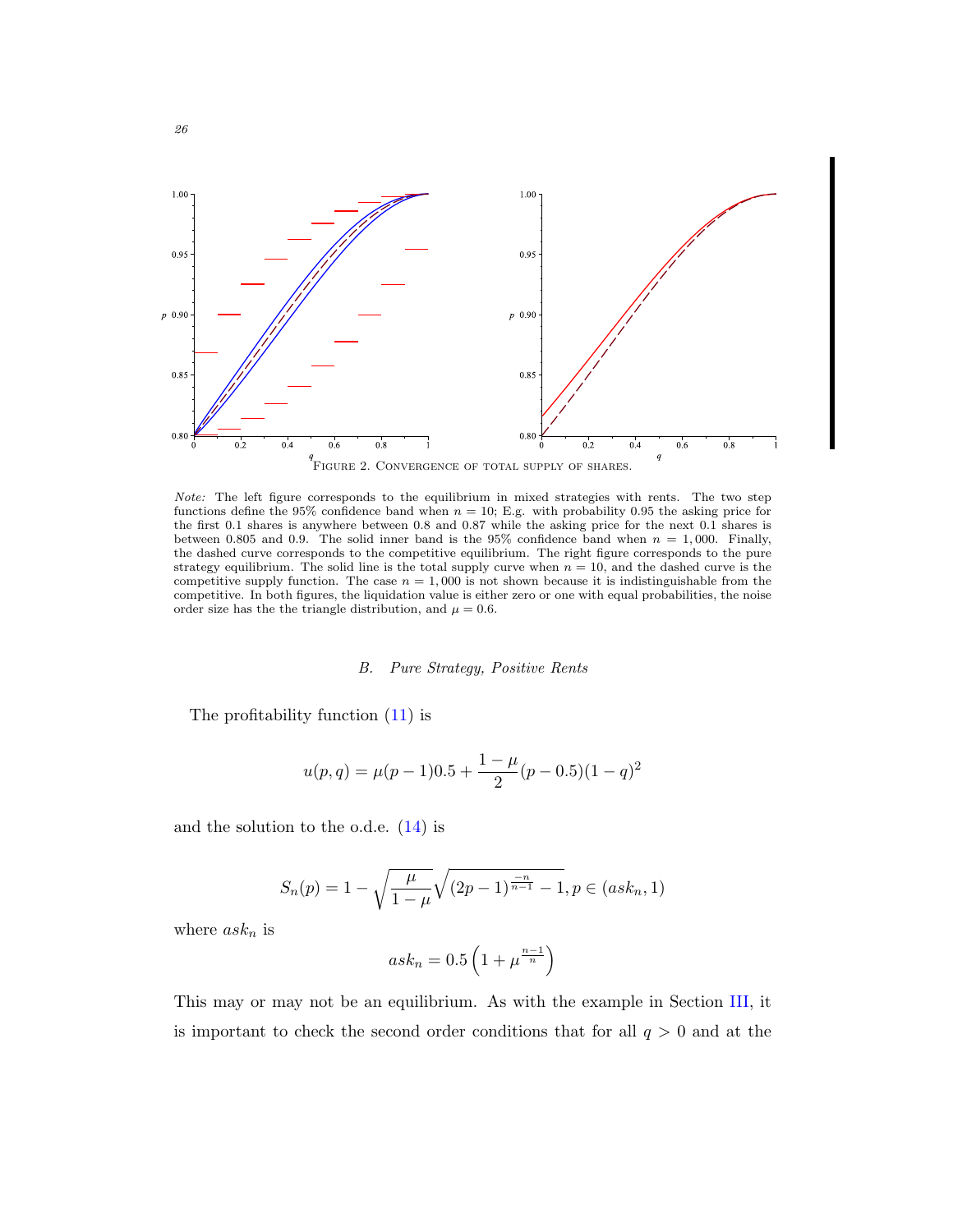solution  $S_n(p)$ :

$$
\frac{\partial}{\partial p}u(p, q + S_{-i}(p)) \begin{cases} < 0, \text{if } q < S_n(p)/n \\ > 0, \text{if } q > S_n(p)/n \end{cases}
$$

In the case at hand  $\frac{\partial}{\partial p}u(p, q+S_{-i}(p))$  is given by:

$$
0.5\mu + 0.5(1 - \mu) \left(1 - q - \frac{n-1}{n} S_n(p)\right)^2
$$

$$
- \frac{n-1}{n} S'_n(p)(1 - \mu)(1 - q - \frac{n-1}{n} S_n(p))(p - .5)
$$

Note that this expression is quadratic and convex in q and that  $S_n(p)/n$  is one of its zeros. We need to check that  $S_n(p)/n$  derived above is its larger root. To do so we check that the derivative of the above with respect to  $q$  evaluated at  $S_n(p)/n$  is positive:

$$
-(1-\mu)\left(1-q-\frac{n-1}{n}S_n(p)\right)+\frac{n-1}{2n}S'_n(p)(1-\mu)(2p-1)>0
$$

After substitution for  $S_n(p)$  and  $S'_n(p)$  we note that the derivative above is given by:

$$
\frac{\sqrt{\mu(1-\mu)}}{2\sqrt{(2p-1)^{\frac{-n}{n-1}}-1}} \left[2-(2p-1)^{-n/(n-1)}\right]
$$

This derivative should be positive for all  $p$  and that is determined by the expression in square brackets. This expression is increasing in  $p$  and positive at  $p = 1$ . It will be positive for all p if it is positive at  $ask_n$ . Noting the expression for ask<sub>n</sub> above, the derivative will be positive if and only if  $2 - \frac{1}{\mu} > 0$  or  $\mu > .5$ . We also need to check that the smaller root of the quadratic equation in  $q$  is less than zero. Brute force shows that this is true if  $\mu > 0.5$ . Thus, the pure strategy equilibrium is as described above as long as there is sufficient adverse selection, namely  $\mu > 0.5$ . If on the other hand,  $\mu < 0.5$  then, if there is a pure strategy equilibrium, it is not as characterized above. Figure [2](#page-25-0) contrasts this equilibrium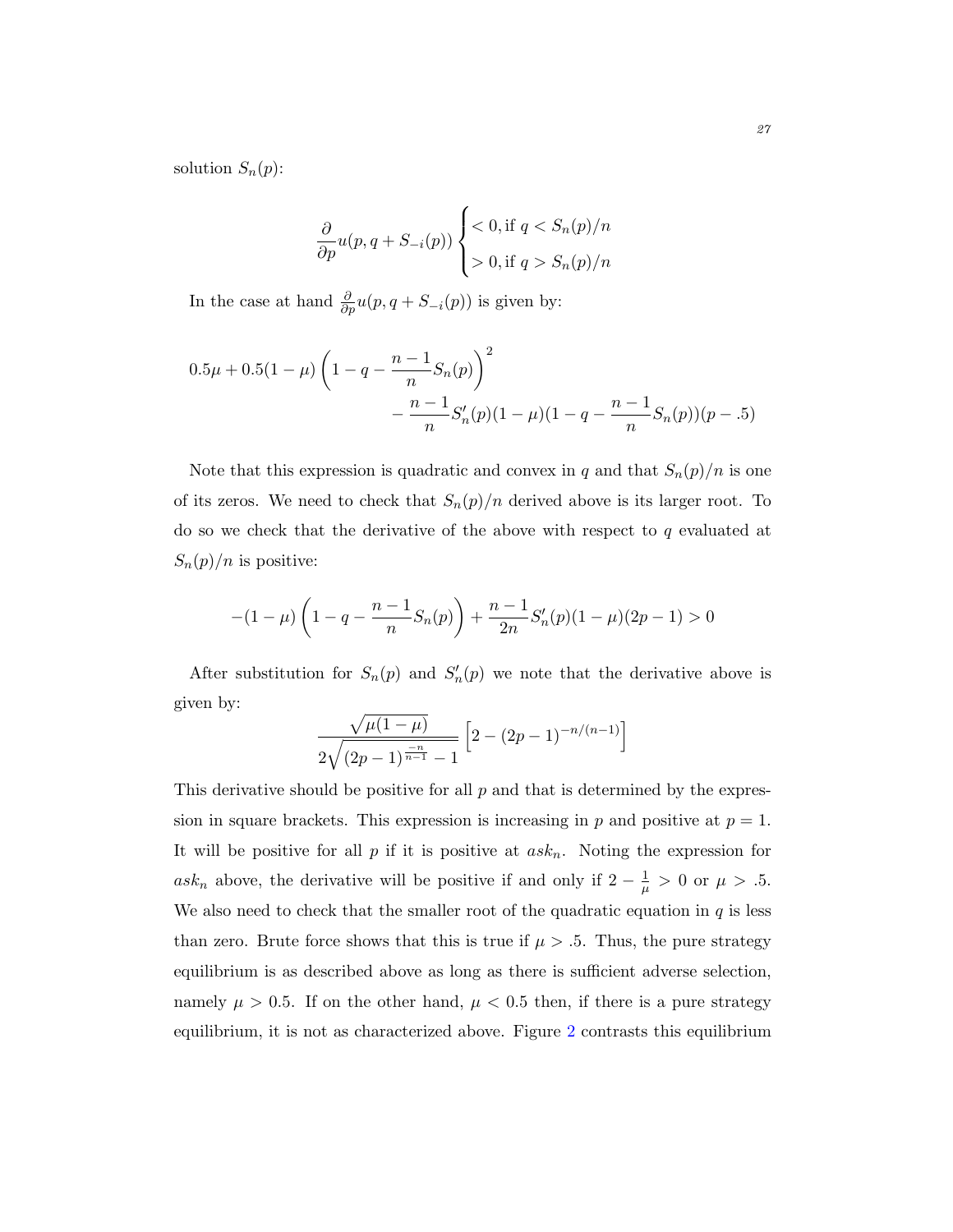with the equilibrium in mixed strategies.

#### VI. Conclusion

The contribution of the analysis in this paper is twofold: (1) it provides a strategic foundation for the competitive equilibrium in [Glosten and Milgrom](#page-33-6) [\(1985\)](#page-33-6) and [Glosten](#page-33-0) [\(1994\)](#page-33-0), and (2) it shows that short lived orders are an equilibrium outcome. With regard to the second result, the model is "too successful" in the sense that the life span of all orders, in equilibrium, is at most the latency of the data feed. There are, however, two caveats. First, the tick size in the model is zero, and therefore time precedence, in equilibrium, is moot. The combination of a coarse price grid and time precedence should increase the life span of orders. The second caveat is that liquidity in our model is solely provided by a group of traders who hope to profit from the trading game. While this dichotomy is a time honored assumption in the literature, in limit order markets anyone can provide liquidity.<sup>[17](#page-27-0)</sup> Traders who need immediacy can post aggressive limit orders and in so doing drive out of the market our group of liquidity suppliers. Similarly, traders who are only interested in profiting from the trading game may find it profitable to pick off limit orders posted by these liquidity traders.

Despite the above mentioned limitations, the model gives a simple economic rational for fleeting orders: limit-order traders worried about being undercut can effectively hide their quotes by using short lived orders at random prices.

Our analysis find its most immediate purpose in interpreting the results of [Hasbrouck](#page-33-1) [\(2012\)](#page-33-1). That paper shows that while message traffic has increased dramatically over the past decade (2001-2011), the volatility of the National best bid and offer has not increased, but the nature of the volatility has. Our two results–convergence and the robustness of mixed strategy equilibria–predict such a result. At the individual level, quotes are entered and cancelled quickly, yet at the aggregate level, and with sufficient competition, the National best bid

<span id="page-27-0"></span> $17_{\text{Rosu}}$  [\(2009\)](#page-34-2) presents a model of a limit order market without the group of liquidity suppliers.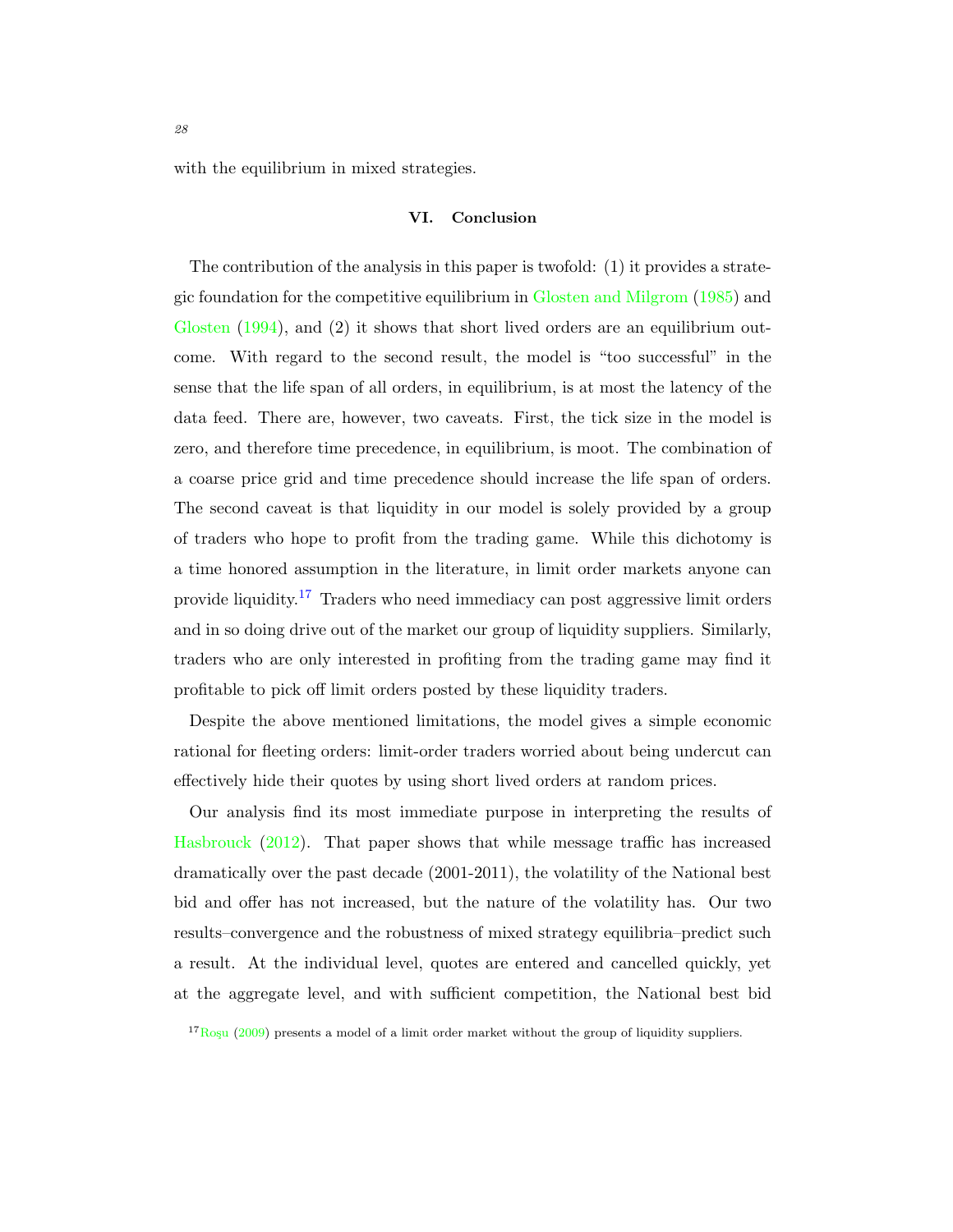and offer need not change very much.<sup>[18](#page-28-0)</sup> On the other hand if there are very few competing liquidity suppliers the best bid and offer can be far more volatile. Thus a security can have either stable best bid and offer or rapidly oscillating bid and offer, in each case involving a high level of message traffic. What is needed is a measure of competition among liquidity suppliers. Perhaps the new data on high frequency traders [Brogaard](#page-33-7) [\(2010\)](#page-33-7) might be used along with Hasbrouck's empirical technique to explore this further.

# **APPENDIX**

**Proof of Lemma [1:](#page-11-0)** To verify that we have found an equilibrium, we consider the offer side of the stage game, the bid side is symmetric. We assume the second trader uses the equilibrium strategy, and consider the problem of the first trader. Offering more than one cannot be optimal because noise traders buy at most one. We therefore focus on price schedules  $P_1 : [0,1] \rightarrow R^+$ . We note that shares offered at prices greater than one are never executed because trader 2 offers one at prices smaller or equal to one.

The expected profit, conditional on  $\tilde{q} > 0$ , is

$$
\frac{\mu}{2} \int_0^1 I_{\{P_1(q)\leq 1\}}(P_1(q) - 1) dq + \frac{1 - \mu}{1} \int_0^1 Prob(q + \tilde{S}_2(P_i(q) -) \leq \tilde{q})(P_1(q) - 0.5) dq
$$
  
\n
$$
= \int_0^{1/2} I_{\{P_1(q)\leq 1\}} \left[ \frac{\mu}{2} (P_1(q) - 1) + \frac{1 - \mu}{2} \left( 1 - M_n(P_1(q)) + \frac{M_n(P_1(q))(1 - l)}{4} \right) (P_1(q) - 0.5) \right] dq \quad (I)
$$
  
\n
$$
+ \int_{1/2}^1 I_{\{P_1(q)\leq 1\}} \left[ \frac{\mu}{2} (P_1(q) - 1) + \frac{1 - \mu}{2} \cdot \frac{1 - M_n(P_1(q))}{4} (P_1(q) - 0.5) \right] dq \quad (II)
$$

The integrand of (I) is  $\pi^*/2$  as long as  $P_1(q) \in (ask, 1]$ , and strictly less otherwise. The integrand of (II) is zero if (i)  $P_1(q) = 1$  or (ii)  $\mu \leq 1/9$  and  $P_1(q) \in (ask, 1]$ . The integrand of (II) is strictly negative otherwise.

<span id="page-28-0"></span><sup>&</sup>lt;sup>18</sup>See figure 1 which shows that for  $n = 10$  the best offer is very close to the competitive price.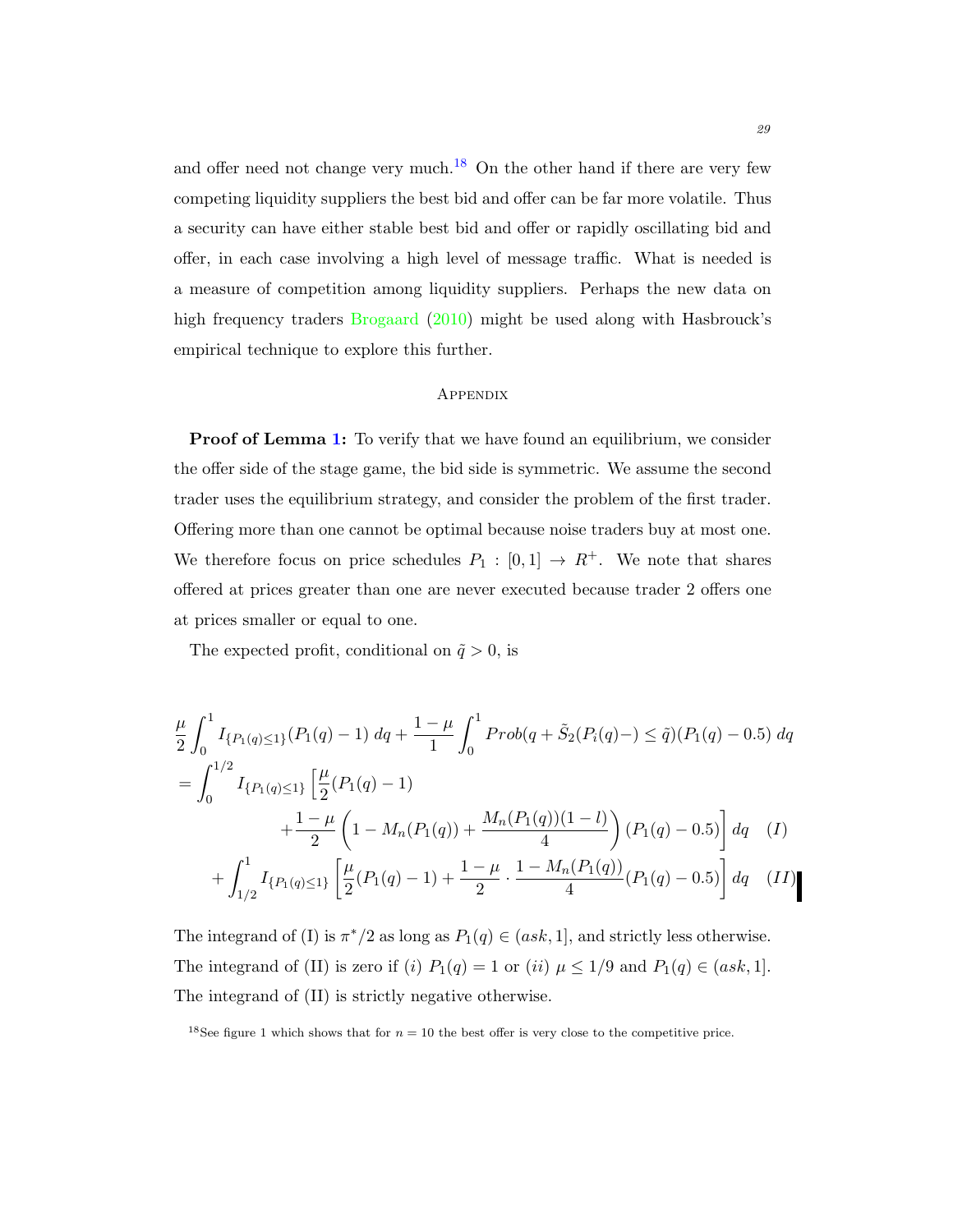We conclude that it is also optimal for the first trader to offer half at any price in  $(ask, 1]$ . In particular it is optimal to randomize. Also, there is no harm in offering an additional half at one, and when  $\mu \leq 1/9$  it is also optimal to offer the additional half at the same price at which the first half is offered. In particular, it is optimal to randomize and with probability  $l$  to offer one at the same price. Thus, we have verified the equilibrium.

**Proof of Lemma [2:](#page-13-0)** In the interval  $(E\tilde{v}, \bar{v}]$ , the function  $G(p)$  is continuous. To see this, note that the denominator in  $(6)$  continuous. The numerator in  $(6)$ is

$$
\mu \int_p^{\bar{v}} (v-p) I_{\{p
$$

which is continuous in p whether  $\tilde{v}$  is a discrete or continuous random variable. Thus,  $G(p)$  is continuous in  $(E\tilde{v}, \bar{v})$ .

In the interval  $(E\tilde{v}, \bar{v}]$ , the function  $G(p)$  is strictly decreasing. Indeed, the derivative of the numerator is  $\mu(F_V(p) - 1) < 0$ . The denominator is clearly increasing in  $p$ . Hence we conclude that  $G(p)$  is strictly decreasing.

Because  $\lim_{p\downarrow \bar{v}} G(p) = 0$ , and  $\lim_{p\downarrow E\tilde{v}} G(p) = \infty$ , it follows that a solution to the equation  $G(p) = 1$  exists. Because G is strictly decreasing, its inverse is also strictly decreasing.

**Proof of Theorem [3:](#page-20-0)** We first show that the mixing distribution in Theorem [3](#page-20-0) is well defined. Because  $F_Q$  is a distribution, clearly,  $k(0) = 1$  and  $k(1) = 0$ . Also,

$$
k(h) = 1 - EF_Q(\tilde{j}/(n-1)) = 1 - EE[I_{\{\tilde{q} < \tilde{j}/(n-1)\}}|\tilde{j}] = 1 - EE[I_{\{(n-1)\tilde{q} < \tilde{j}\}}|\tilde{q}]
$$
\n
$$
= EB((n-1)\tilde{q}; n-1, h)
$$

where  $B(x; n, h)$  is the distribution function of a binomial random variable with n Bernoulli trials, each with a probability of successes h. Since  $B(x; n, h)$  is strictly decreasing with h, it follows that also the expectation,  $k(h)$ , is strictly decreasing.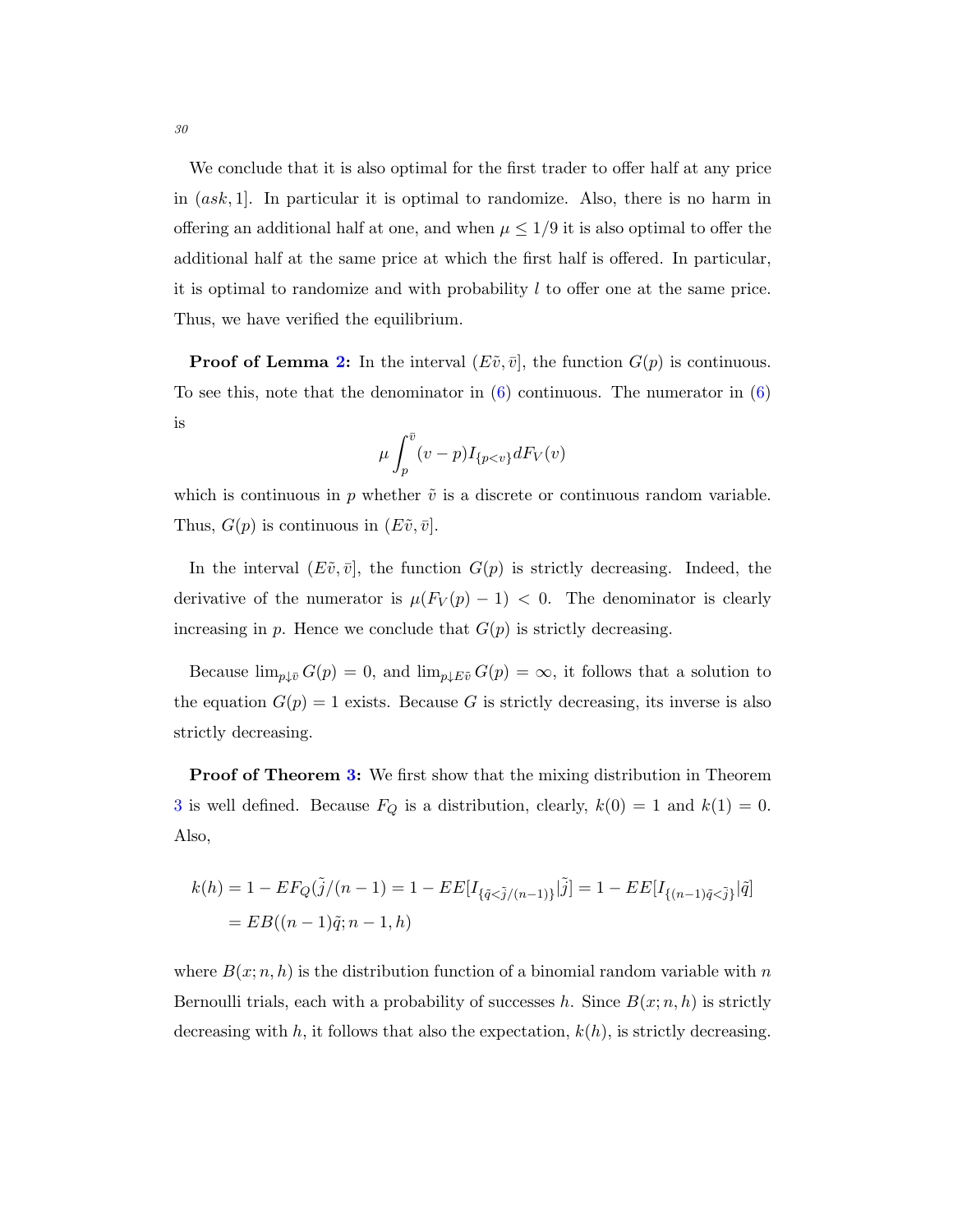From Lemma [2,](#page-13-0) we know that G is strictly decreasing, and hence  $M_n(p)$  =  $h(G(p))$  is strictly increasing. To conclude that  $M_n$  is a distribution with support  $[G^{-1}(1), G^{-1}(0)]$ , we verify:

$$
M_n(G^{-1}(1)) = h(1) = 0
$$

and

$$
M_n(G^{-1}(0)) = h(0) = 1
$$

Therefore,  $M_n$  is a distribution function.

Next, we apply  $k(h)$  to both sides of the definition of  $M_n(p)$  to get that in  $(G^{-1}(p), G^{-1}(0))$ , we have  $K(p) = G(p)$ . More generally,

$$
K(p) = \begin{cases} 1 & p < G^{-1}(1) \\ G(p) & G^{-1}(p) \le p < G^{-1}(0) \\ 0 & G^{-1}(p) \le p \end{cases}
$$

Consider now the problem of the ith trader, assuming all other limit-order traders follow the strategy stated in the theorem. For  $q \in (0, 1/(n-1)]$ , we have

$$
Prob(\tilde{q}_n \ge q + \tilde{S}_{-1}(P_i(q))) = Prob(\tilde{q}_n \ge \tilde{S}_{-1}(P_i(q))) = K(p)
$$

where the second equality is the definition of  $K(p)$ . Hence, the expected profits associated with the "first"  $1/(n-1)$  units, each unit may be offered at different

<span id="page-30-0"></span><sup>19</sup>Formally, let  $j = \lfloor x \rfloor$  be the floor of x, then

$$
B(j, n, h) = (n - j) {n \choose j} \int_0^{1 - h} t^{n - j - 1} (1 - t)^j dt
$$

and hence the probability is strictly decreasing. Informally, when we increase the probability of success in each trial, then the probability of having a total of  $j$  or less successes strictly decreases - while this is not true for the probability of having exactly  $j$  successes, it is true for the cumulative probability.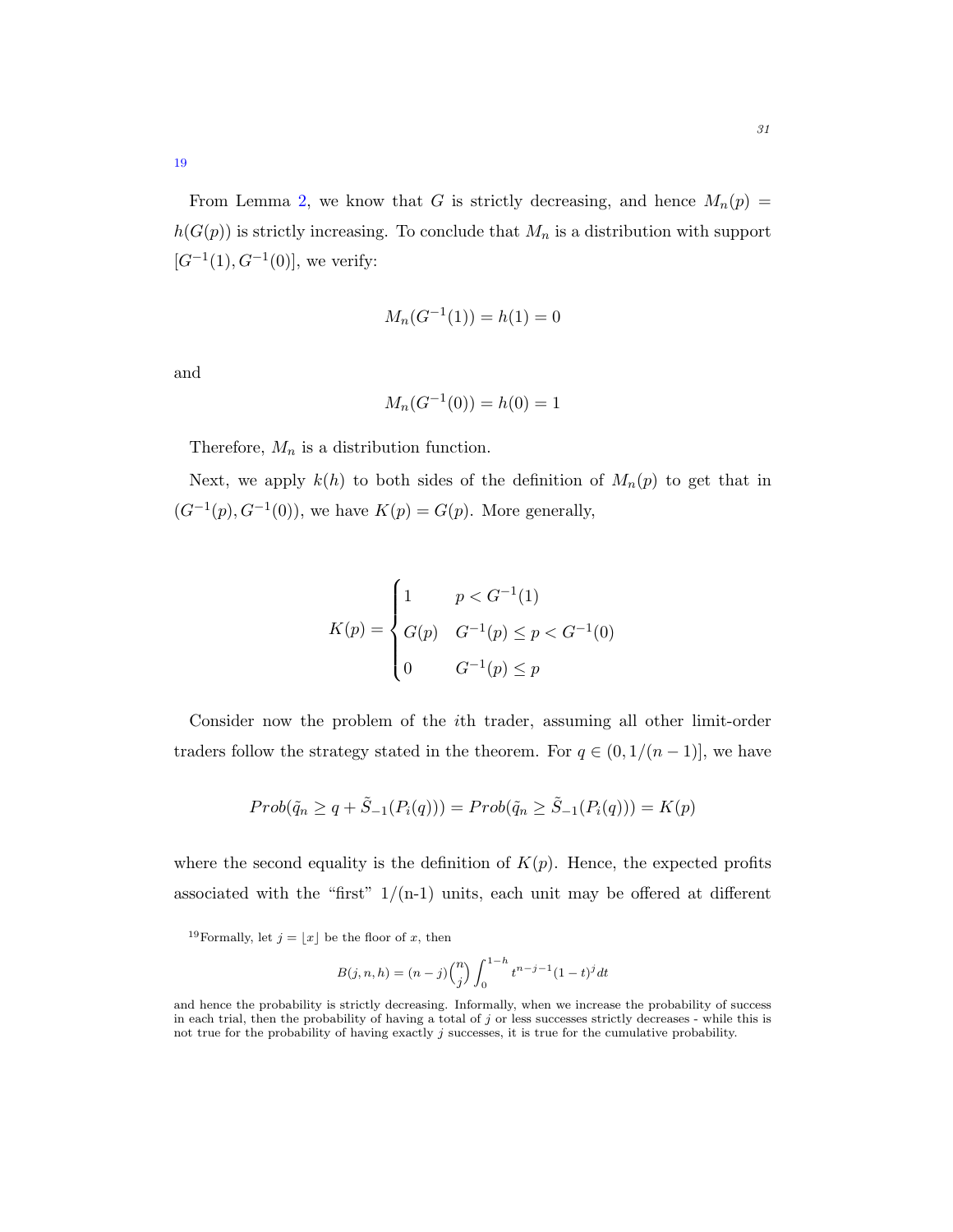prices, is

<span id="page-31-0"></span>
$$
\int_0^{1/(n-1)} \mu(P_i(q) - v(P_i(q)))(1 - F_V(P_i(q))) + \frac{1 - \mu}{2} (P_i(q) - E\tilde{v}) K(p) dq
$$
 (A1)

We consider the value of the integrand for different p's. For  $p < p<sub>c</sub>$ , the integrand is negative because  $p_c$  is the ask price of the competitive equilibrium. For  $p > \bar{v}$ , the integrand is zero.

For p in the support of the mixing distribution, we use the definitions of  $G(p)$ (equation [\(6\)](#page-12-0)) and  $M_n(p)$  to conclude that the integrand of the objective [\(A1\)](#page-31-0) is zero. Therefore, the expected gain on the first  $1/(n-1)$  unit is at most zero, and exactly zero if the units are offered in the interval of prices  $(p_c, \bar{v})$ .

We need to show that it is suboptimal to offer more than  $1/(n-1)$  units. But this is obvious because the chances that additional units will be picked by the noise traders are strictly smaller than the probability that the first  $1/(n-1)$  units are. Since the profitability of the latter is zero, it follows that it is suboptimal to offer more than  $1/(n-1)$  units.

We conclude that it is optimal to offer  $1/(n-1)$  in the support of  $M_n$  and in particular it is optimal to offer the entire block at the same random price with distribution  $M_n$ . Finally, as we have seen, the expected profit is zero.

Proof of Corollary [1:](#page-21-0) The proof is in steps.

Step 1: Given  $\delta > 0$  and  $\epsilon > 0$ , there exists an N, independent of p, such that for all  $n > N$ , we have  $Prob(|\tilde{S}_{-i}(p) - M_n(p)| > \delta) \leq \epsilon/4$ . In particular, for every  $p, \tilde{S}_{-i}(p) - M_n(p)$  converges to zero in probability.

Indeed, we have  $(n-1)\tilde{S}_{-i}(p) \sim B(n-1, M_n(p))$ . Take  $N > 1/(\epsilon \delta^2)$ , then from Chebyshev's Inequality

$$
Prob(|\tilde{S}_{-i}(p) - M_n(p)| > \delta)
$$
  

$$
\leq \frac{Var(\tilde{S}_{-i}(p))}{\delta^2} = \frac{M_n(p)(1 - M_n(p))}{(n - 1)\delta^2} \leq \frac{1}{4n\delta^2} < \frac{\epsilon}{4}
$$

32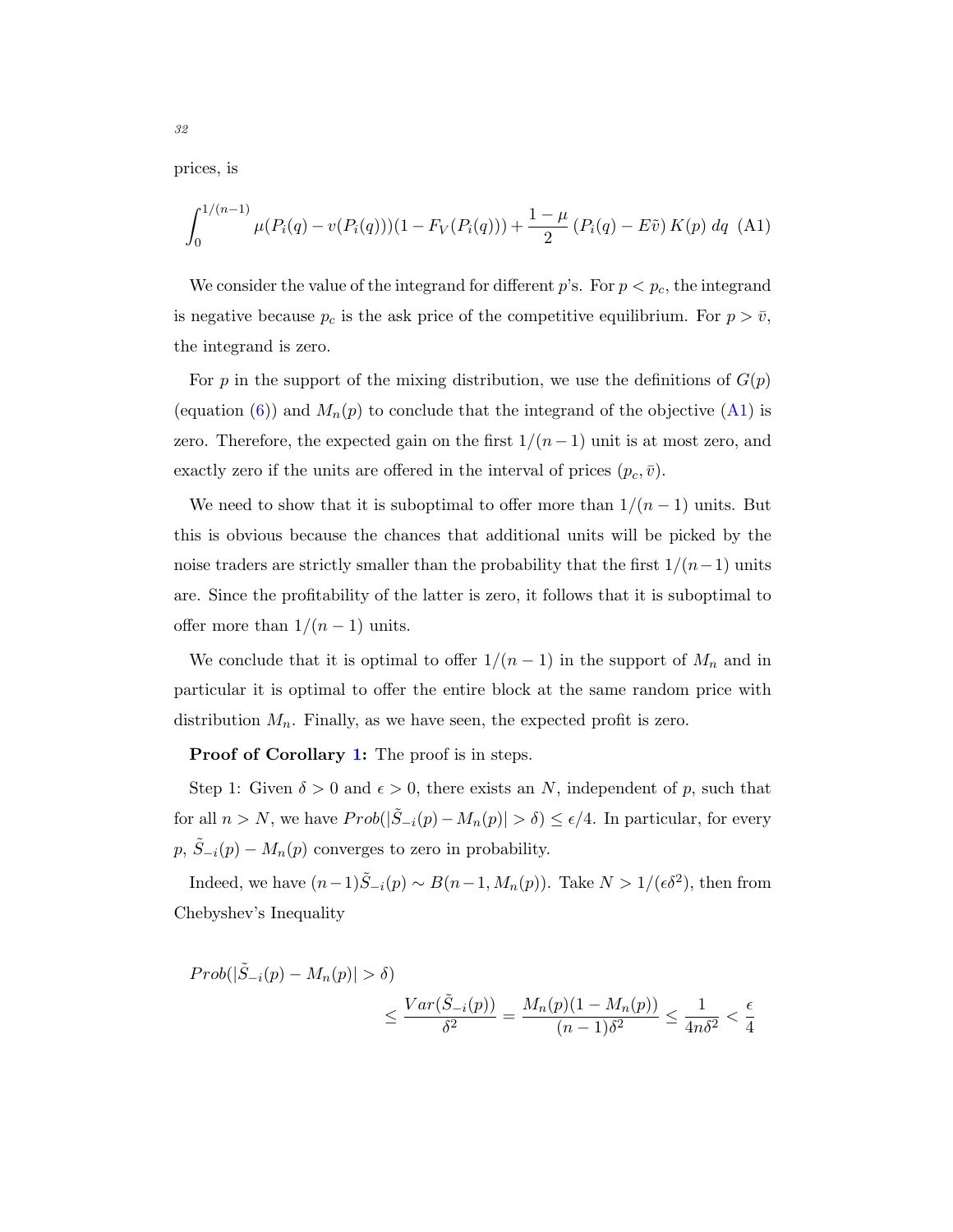Step 2:  $EF_Q(\tilde{S}_{-i}(p)) - F_Q(M_n(p))$  uniformly converges to zero. Let  $\epsilon > 0$  be given. We need to show that there is an N such that for all  $n > N$  we have  $\left| EF_Q(\tilde{S}_{-i}(p)) - F_Q(M_n(p)) \right| < \epsilon.$ 

The distribution function  $F_Q$  is continuous in the closed interval [0, 1] and hence it is uniformly continuous. Thus, there exists a  $\delta > 0$ , associated only with  $\epsilon$ , such that if  $|q_1 - q_2| < \delta$ , then  $|F_Q(q_q) - F_Q(q_2)| < \epsilon/2$ .

We take now  $N > 1/(\epsilon \delta^2)$  (as in Step 1). Now,

$$
|EF_Q(\tilde{S}_{-i}(p)) - F_Q(M_n(p))|
$$
  
\n
$$
\leq E|F_Q(\tilde{S}_{-i}(p)) - F_Q(M_n(p))|
$$
  
\n
$$
= E|F_Q(\tilde{S}_{-i}(p)) - F_Q(M_n(p))|I_{\{|\tilde{S}_{-i}(p) - M_n(p)| \leq \delta\}} + E|F_Q(\tilde{S}_{-i}(p)) - F_Q(M_n(p))|I_{\{|\tilde{S}_{-i}(p) - M_n(p)| > \delta\}}\n\n
$$
\leq \frac{\epsilon}{2} + 2Prob\left(\left|\tilde{S}_{-i}(p) - M_n(p)\right| > \delta\right) < \epsilon
$$
$$

Step 3: We use Lemma [4](#page-20-1) to replace, in Step 2,  $EF_Q(\tilde{S}_{-i}(p))$  with  $F_Q(S_c(p))$ and conclude that  $F_Q(S_c(p)) - F_Q(M_n(p)) \to 0$  uniformly.

Step 4: We are now ready to show that  $S_c(p) - M_n(p) \to 0$  uniformly. In other words, we need to show that given  $\epsilon$ , there is an N, independent of p, such that

$$
|S_c(p) - M_n(p)| < \epsilon
$$

The inverse distribution function,  $F_O^{-1}$  $Q^{-1}(x)$  is continuous in [0, 1] and hence uniformly continuous. Thus, there is a  $\delta > 0$  such that  $|x_1 - x_2| < \delta$  implies  $|F^{-1}_O$  $q^{-1}(x_1) - F_Q^{-1}$  $\left|\frac{Q^{-1}}{Q}(x_2)\right| < \epsilon$ . From Step 3, we know that there is an N that depends only  $\delta$  such that for  $n > N$ , we have

$$
|F_Q(S_c(p)) - F_Q(M_n(p))| < \delta
$$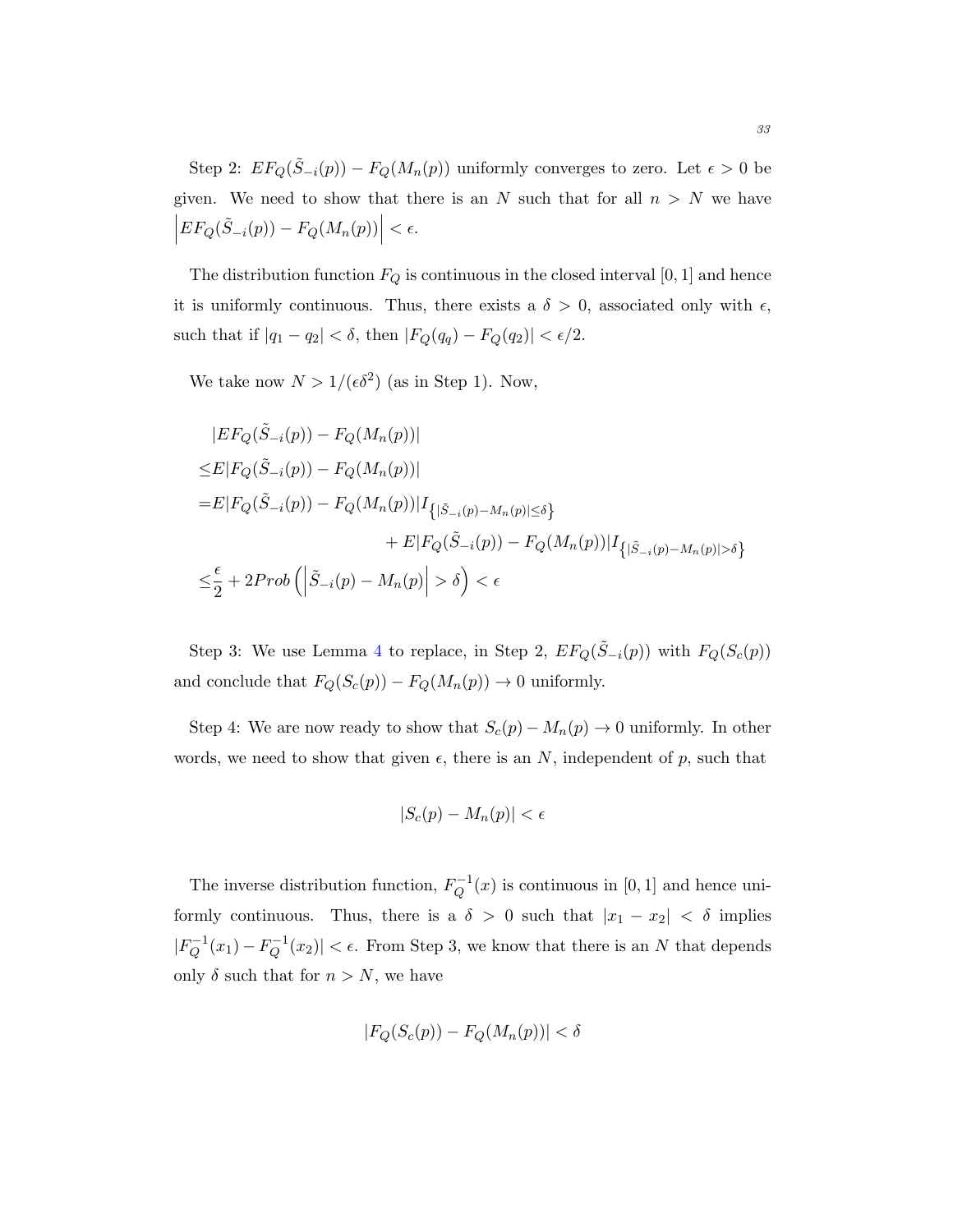Thus, for  $n > N$ , we also have

$$
|S_c(p) - M_n(p)| = |F_Q^{-1}(F_Q(S_c(p))) - F_Q^{-1}(F_Q(M_n(p)))| < \epsilon
$$

where the inequality follows from the uniform continuity of  $F_Q^{-1}$  $\mathbb{Q}^{-1}$ . This ends the proof.

\*

# REFERENCES

- <span id="page-33-4"></span>Back, K., Baruch, S., 2013. Strategic liquidity provision in limit order markets. Econometrica 81 (1), 362–392.
- <span id="page-33-2"></span>Biais, B., Martimort, D., Rochet, J., 2000. Competing mechanisms in a common value environment. Econometrica 68 (4), 799–837.
- <span id="page-33-3"></span>Biais, B., Martimort, D., Rochet, J., 2013. Corrigendum to "competing mechanisms in a common value environment". Econometrica 81 (1), 393–406.
- <span id="page-33-7"></span>Brogaard, J., 2010. High frequency trading and its impact on market quality. Northwestern University Kellogg School of Management Working Paper.
- <span id="page-33-5"></span>Dennert, J., 1993. Price competition between market makers. The Review of Economic Studies 60 (3), 735–751.
- <span id="page-33-0"></span>Glosten, L., 1994. Is the electronic open limit order book inevitable? The Journal of Finance 49 (4), 1127–1161.
- <span id="page-33-6"></span>Glosten, L., Milgrom, P., 1985. Bid, ask and transaction prices in a market-maker market with heterogeneously informed traders. Journal of Financial Economics 14 (1), 71–100.
- <span id="page-33-1"></span>Hasbrouck, J., 2012. High frequency quoting: Short-term volatility in bids and offers. Stern School of Business working paper, New York University.